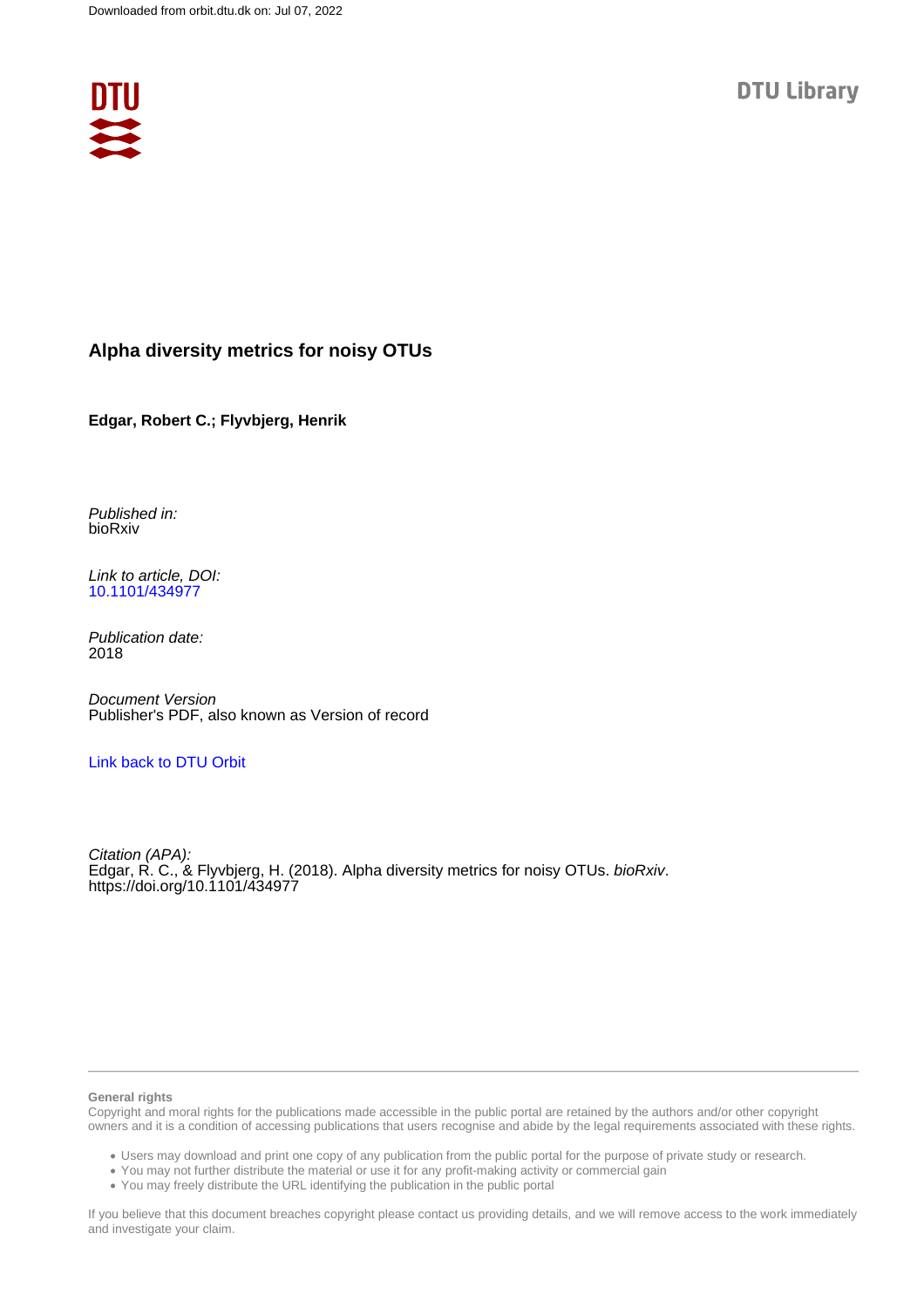# **Alpha diversity metrics for noisy OTUs**

Robert C. Edgar<sup>1\*</sup> and Henrik Flyvbjerg<sup>2</sup>

<sup>1</sup>Independent investigator, Sonoma, CA, USA

<sup>2</sup>Dept. of Micro- and Nanotechnology, Technical University of Denmark, DK-2800 Lyngby, Denmark.

\* Corresponding author, robert@drive5.com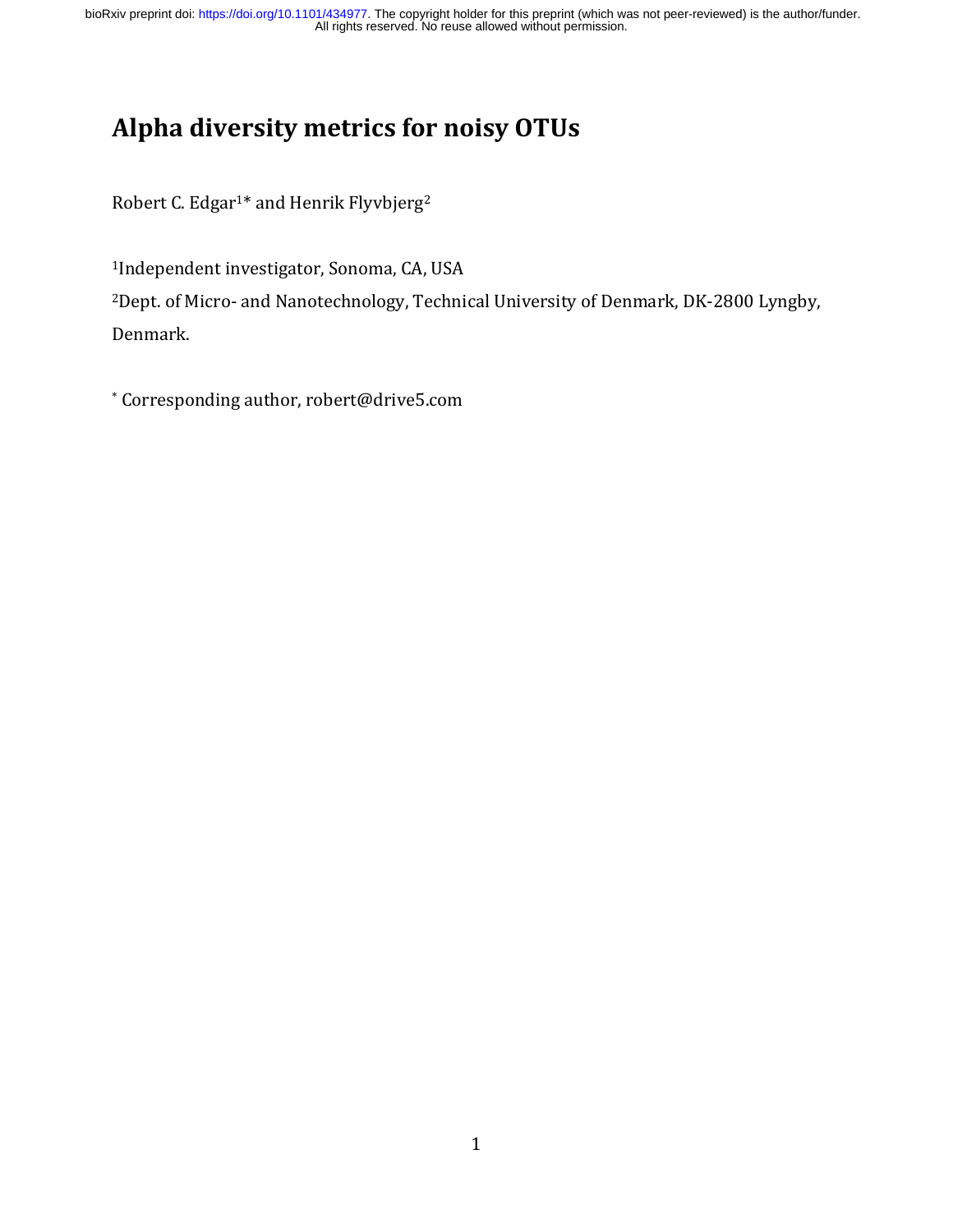#### **Abstract**

Next-generation sequencing (NGS) of marker genes such as 16S ribosomal RNA is widely used to survey microbial communities. The in-sample (alpha) diversity of Operational Taxonomic Units (OTUs) is often summarized by metrics such as richness or entropy which are calculated from observed abundances, or by estimators such as Chao1 which extrapolate to unobserved OTUs. Most such measures are adopted from traditional biodiversity studies, where observational error can often be neglected. However, errors introduced by next-generation amplicon sequencing tend to induce spurious OTUs and spurious counts in OTU tables, both of which are especially prevalent at low abundances. In consequence, traditional metrics may be grossly inaccurate if they are naively applied to NGS OTU tables. In this work, we describe two novel alpha diversity estimators which are calculated from OTU abundances above a specified threshold. The singleton-free estimator (SFE) is a non-parametric estimator which is derived from a similar approach to Chao1 but extrapolates using doublet and triplet abundances rather than singletons and doublets. The octave estimator (OE) fits a log-normal distribution to non-singleton bars of an octave plot. We show that these estimators are effective under suitable conditions, but these conditions rarely apply in practice. We conclude that extrapolating to unobserved OTUs remains an open problem which is unlikely to be solved in the near future.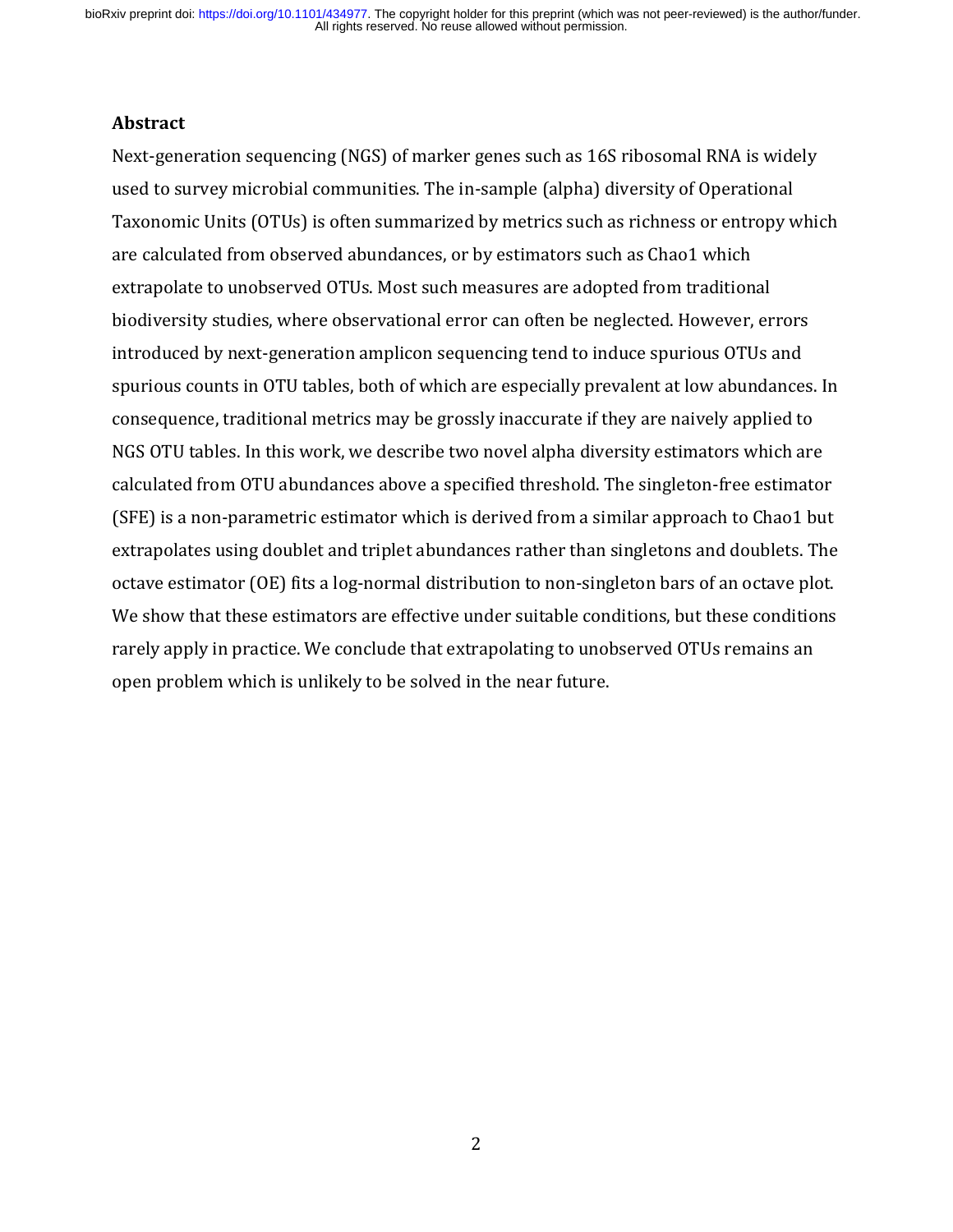### **Introduction**

Metagenomics by next-generation sequencing (NGS) of marker genes such as 16S ribosomal RNA (rRNA) has revolutionized the study of microbial communities in environments ranging from the human body (Cho and Blaser, 2012; Pflughoeft and Versalovic, 2012) to oceans (Moran, 2015) and soils (Hartmann *et al.*, 2014). Data analysis in such studies typically assigns reads to clusters of similar sequences called Operational Taxonomic Units (OTUs). Alpha diversity, i.e. diversity of a single sample or community, is often characterized by a number (*metric*) calculated from the set of OTU abundances. For example, richness is the number of OTUs, and Shannon entropy (Shannon, 1948) is a function of the OTU frequencies. In both traditional and metagenomic studies, some groups (species or OTUs) may be missing because of insufficient observations; we will refer to this as *incomplete enumeration* to avoid over-use of the terms sample and sampling. Some metrics, notably Chao1 (Chao, 1984; Chiu *et al.*, 2014), attempt to account for unobserved OTUs by extrapolating from the observed abundances; we shall refer to such metrics as *estimators*.

#### *Amplicon sequencing errors and biases degrade diversity measurements*

While experimental error can largely be neglected in traditional studies, metagenomic OTUs are often spurious due to sequence errors (Edgar, 2013; Huse *et al.*, 2010), which can lead to grossly incorrect estimates of diversity (Edgar, 2017a). Biases favoring or disfavoring observations of some groups are recognized in traditional biodiversity studies (for example, larger species are easier to see), but are often considered to be inconsequential in communities of similar organisms (e.g., birds). In marker gene metagenomics, biases due to mismatches with PCR primers and variations in gene copy number are more severe, causing abundances of gene sequences in the reads to have low correlation with species abundances (Edgar, 2017b).

#### *Abundance filtering*

Incorrect sequences reported by next-generation amplicon sequencing are strongly biased to occur with low abundances, with singleton sequences and singleton OTUs in particular highly enriched for errors (Edgar, 2013). Quality and chimera filtering can reduce but not eliminate incorrect sequences (Edgar and Flyvbjerg, 2015; Edgar, 2016). Counter-

3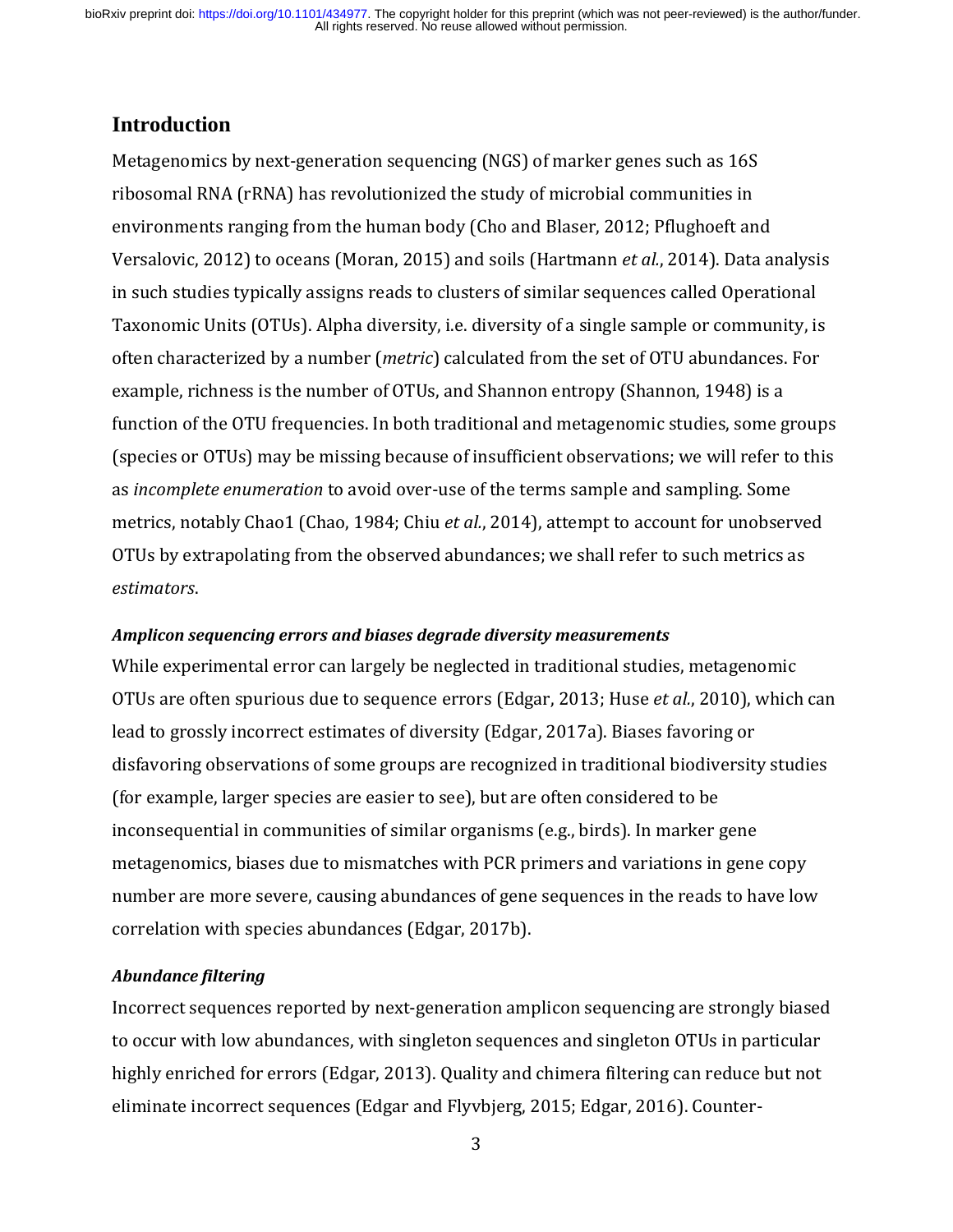intuitively, even if the rate of incorrect bases is very low after quality filtering, a large majority of unique read sequences is nevertheless likely to be incorrect, most of which will have low abundances [\(https://www.drive5.com/usearch/manual/tolstoy.html\)](https://www.drive5.com/usearch/manual/tolstoy.html). While many of these bad sequences are readily recognized and can be corrected (Callahan *et al.*, 2016; Edgar, 2017c), a substantial subset is likely to induce spurious OTUs if retained (Edgar and Flyvbjerg, 2015; Edgar, 2013). Methods which aim to minimize spurious OTUs therefore discard low-abundance sequences. For example, by default UPARSE (Edgar, 2013) discards singleton reads (sequences found only once in the dataset), DADA2 (Callahan *et al.*, 2016) sets a minimum abundance of four per sample, and UNOISE2 (Edgar, 2017c) sets a minimum of eight per dataset. While these defaults have been shown to give good results on mock community tests, they may be sub-optimal for some datasets; for example, we have suggested (Edgar and Flyvbjerg, 2018) that a minimum abundance of  $\sim$ 100 reads per OTU per sample should be applied in the prostate cancer microbiome study of (Yow *et al.*, 2017).

#### *Cross-talk errors*

Multiple samples are routinely multiplexed into a single run by embedding index sequences into PCR primers (Walters *et al.*, 2011; Kozich *et al.*, 2013). A *cross-talk* error occurs when a read is assigned to an incorrect sample, e.g. because of a base call error in the index sequence. Cross-talk rates of  $\sim$ 1% have been observed with both pyrosequencing (Carlsen *et al.*, 2012) and Illumina (Kircher *et al.*, 2012; Nelson *et al.*, 2014; Edgar, 2018). The cross-talk rate can be measured by including control samples such as mock communities or distilled water, but cross-talk errors cannot be reliably filtered from *in vivo* samples even if the rate is known (Edgar, 2018).

 Most cross-talk errors probably cause minor fluctuations in observed counts at comparable levels to those caused by enumeration, and these will have little impact on diversity estimates. However, if an OTU (*x*) is in fact absent from a sample (*A*), cross-talk can cause *x* to have a spurious non-zero count for *A* in the OTU table. Spurious non-zero counts due to cross-talk can substantially inflate diversity metrics such as richness and Chao1 that are sensitive to low-abundance counts.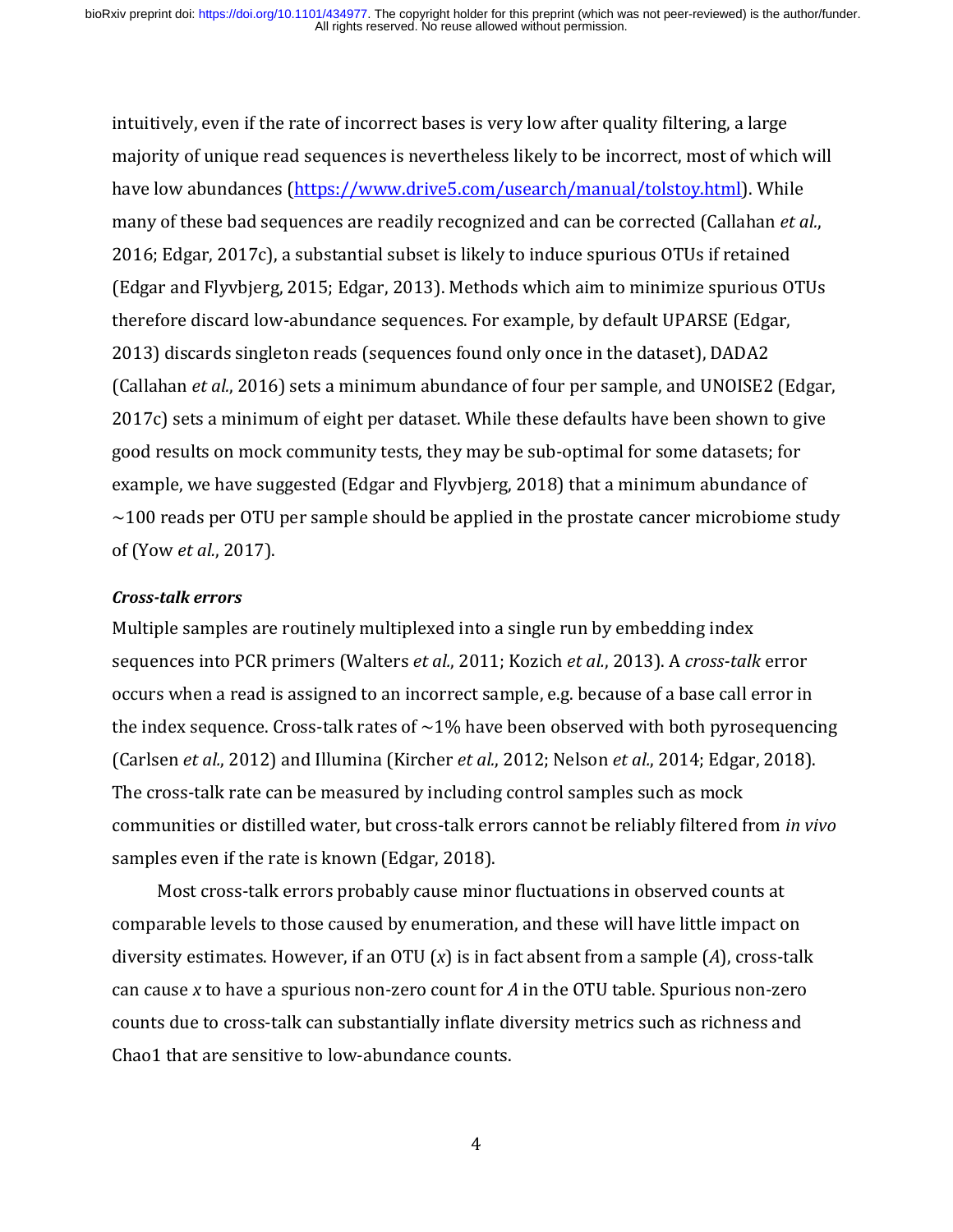Consider a sample *S* and the "meta-sample" *M* composed of all samples other than *S*. *M* is likely to have higher alpha diversity than *S* and a substantially different composition. Cross-talk from *M* into *S* will then have a strong tendency to induce non-zero counts for OTUs that are in fact absent from *S* or unobserved in *S*. While the latter case is naively benign, the observed number of low-abundance OTUs in *S* is over-estimated, which may degrade extrapolation of the distribution and comparisons between samples. Thus, crosstalk will tend to systematically inflate alpha diversity and deflate beta diversity for all samples sequenced in the same run unless two conditions are satisfied that rarely apply in practice: (1) all samples have similar composition (low beta diversity) and (2) all samples are mostly or fully enumerated (have few or no unobserved OTUs). Spurious counts due to cross-talk are often greater than one (Edgar, 2018), which implies that discarding singletons per sample could mitigate cross-talk errors to some extent but may leave many spurious counts in the OTU table.

#### *Truncated estimators*

As the above discussion shows, even the best current analysis pipelines may miss lowabundance OTUs that are present in the reads because low-abundance sequences are discarded before clustering. Also, they may produce spurious OTUs due to sequence error and cross-talk. Therefore, alpha diversity metrics that are sensitive to low-abundance counts, such as richness and Chao1, may be inaccurate and misleading. One approach to addressing this problem is to design *truncated estimators* that consider only OTU abundances above a threshold, using them to extrapolate to the full diversity of the sample. Extrapolation may be limited to inferring the number of singletons (plus any other discarded values), or it may include unobserved OTUs. To the best of our knowledge, the only previously published truncated estimator is *breakaway\_nof1* (Willis, 2016), which estimates the richness of a sample without using singleton counts. The *breakaway\_nof1* estimates are obtained by a least-squares fit of the parameters of a statistical model that generates frequency ratios  $f_{i+1}/f_i$ , where  $f_i = n_i/N_{obs}$ ,  $n_i$  is the observed number of OTUs with abundance *i*, and *Nobs*=Σ*<sup>i</sup> n<sup>i</sup>* is the total number of observed OTUs.

 Here, we describe two novel truncated estimators: the singleton-free estimator (SFE) and and the octave estimator (OE). SFE is a non-parametric estimator that is derived by

5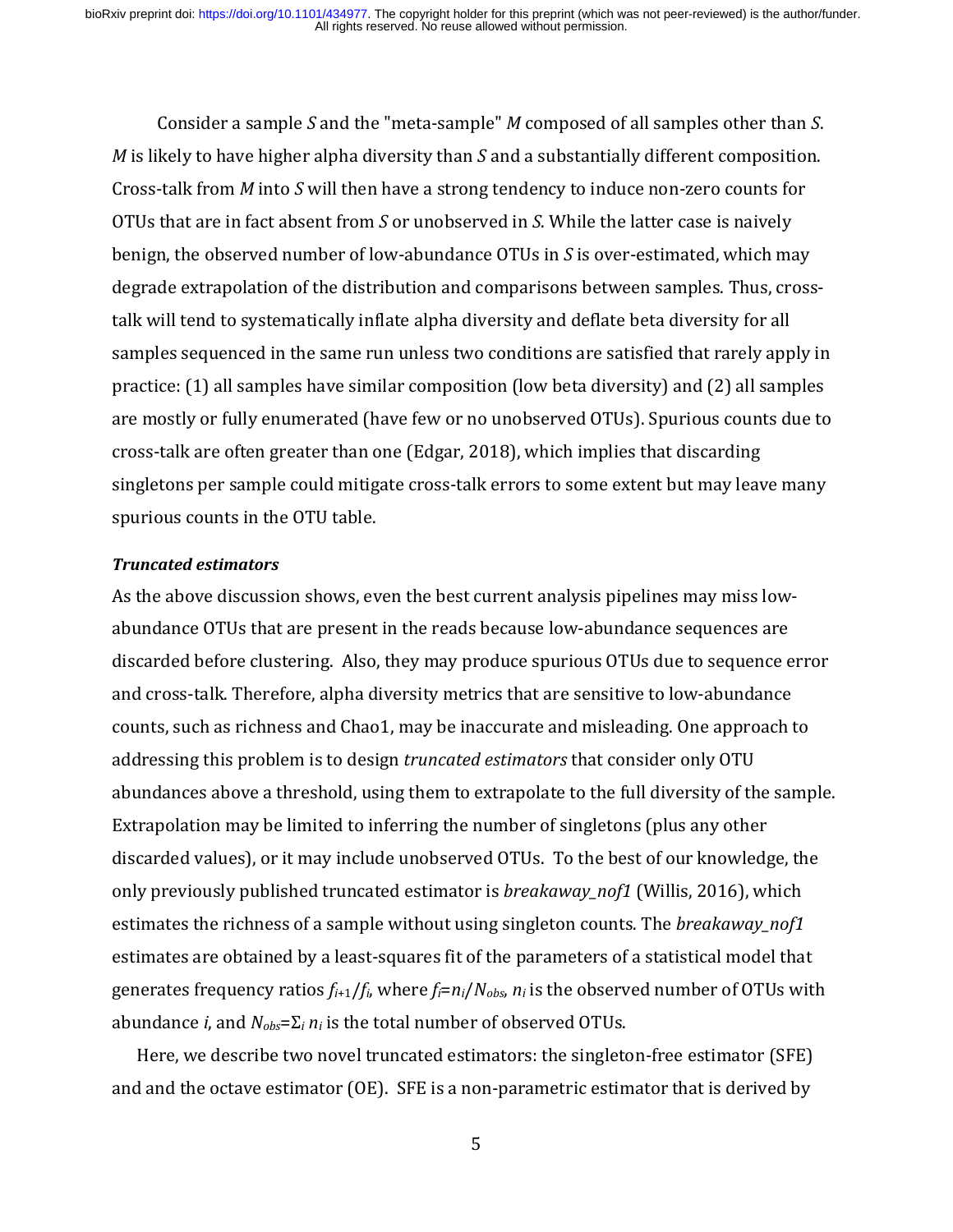logical extension of the derivation of Chao1. It extrapolates using doublet and triplet abundances rather than singletons and doublets. OE fits a log-normal distribution to OTU abundances above a threshold, which is set to one by default.

## **Methods**

## *Chao1 estimator*

The Chao1 estimator is calculated from the observed number of OTUs (*Nobs*), number of singletons  $(n_1)$  and number of doublets  $(n_2)$  as Chao1 =  $N_{obs} + n_1^2/2n_2$ .

## *Singleton-free estimator (SFE)*

Let *n*\* *<sup>i</sup>* be the estimated number of OTUs with abundance *i*, with *n*\* <sup>0</sup> representing the estimated number of unobserved OTUs. Under similar assumptions to those used to derive the Chao1 formula, we obtain the following estimates (Appendix eqs. A29 and A30):

$$
n^*_{0} = 2n_2^{3}/(9n_3^{2}), \tag{1}
$$

$$
n^*_{1} = 2n_{2}^{2}/(3n_{3}).
$$
 (2)

The singleton-free estimator is calculated as the observed number of non-singleton OTUs (*Nobs* – *n*1) plus the estimated correct number of singletons and unobserved OTUs,

SFE = 
$$
N_{obs} - n_1 + n_1^* + n_0^*
$$
  
=  $N_{obs} - n_1 + 2n_2^3 / (9n_3^2) + 2n_2^2 / (3n_3)$ . (3)

## *Octave estimator (OE)*

The octave estimator fits a normal distribution to an abundance histogram plotted on a  $log<sub>2</sub>$ scale, motivated by the expectation that many abundance distributions (ADs) encountered in practice will be approximately log-normal. The log-normal model is attractive both empirically and theoretically because most observed macro-ecology ADs are wellapproximated by a log-normal distribution, and by the central limit theorem a community's AD will be log-normal if its abundances are determined by many independent random factors (May, 1975). Let *h<sup>k</sup>* be the number of OTUs with an abundance (*r*) in the range *r*=2*<sup>k</sup>* ,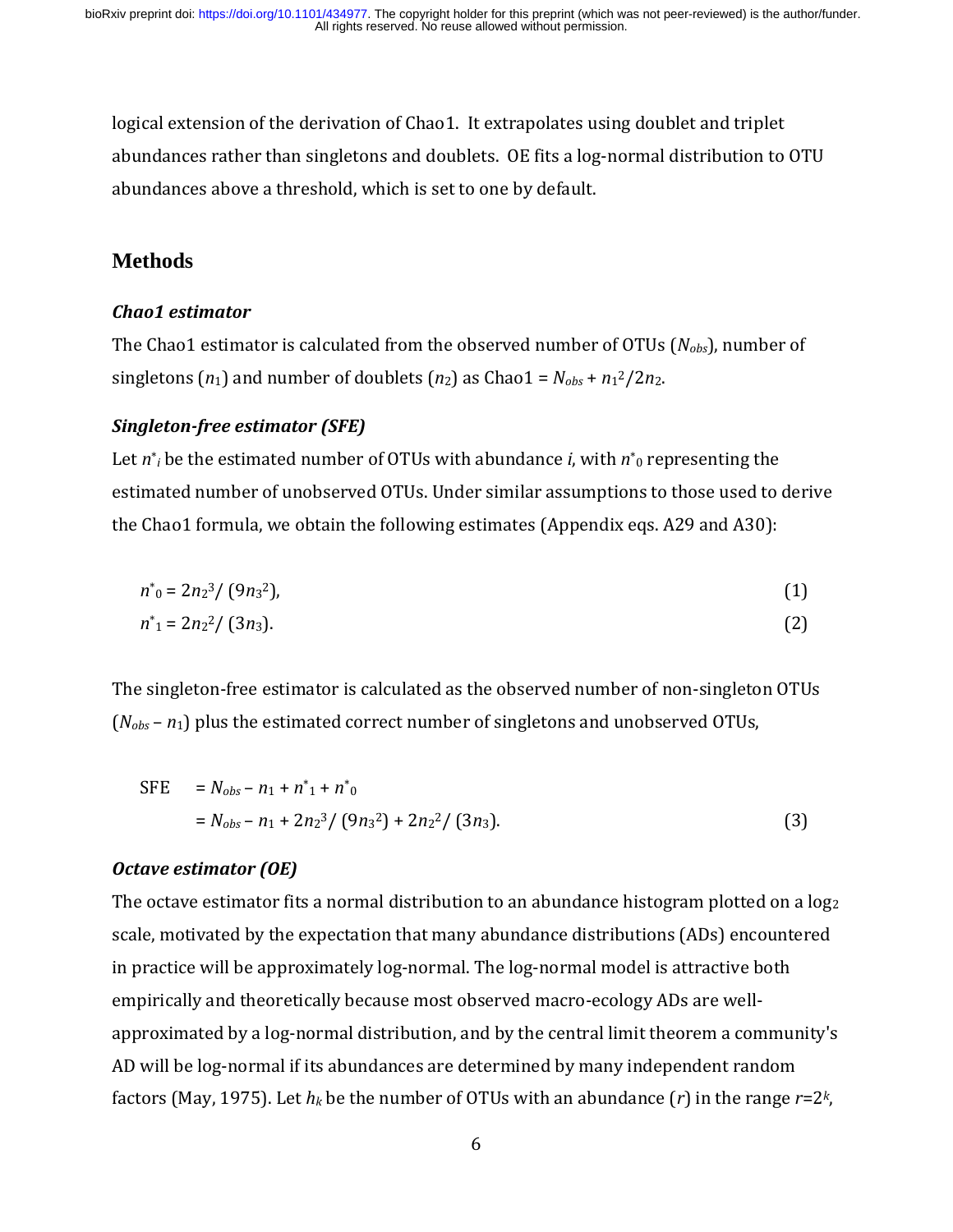$2^{k+1}$  ...  $2^{k+1}$ -1, using the bin boundaries of (Edgar and Flyvbjerg, 2018). We shall refer to  $h_k$ as the size of the *k*th bar in the histogram. A least-squares fit of a Gaussian *g*(*k*) is made to the *hk*'s, where the first *m* bins are not used in fitting with *m*=1 by default. OE is the number of OTUs, including unobserved OTUs, predicted by the fitted Gaussian, obtained as the area under the curve. The estimate with singletons included, i.e. with *m*=0, is denoted OE(0).

#### *Octave ratio metrics Oct1 and Oct2*

In (Edgar and Flyvbjerg, 2018), we argued that an abundance distribution can be robustly extrapolated to estimate the number of unseen OTUs if, and only if, a tail towards lowabundance OTUs is visible in an octave plot. The hockey-stick (*J*-shaped) distributions that are typically found in practice cannot be reliably extrapolated towards low-abundance OTUs because no tail is visible, and the functional form of the distribution is unclear (lognormal and log-series are likely to fit well). Also, the observed *J* shape may be an artifact of spurious low-abundance counts overlaid onto the true distribution.

 If, in contrast to the *J* shape, the counts in the first few bins *increase* with increasing abundance, this suggests that the tail towards low abundance is visible in the distribution. Then spurious counts are likely to be less frequent than valid counts (because otherwise, the singleton count would be high). The following metrics indicate whether sizes of lowabundance histogram bars increase or decrease as functions of abundance:

$$
Oct1 = (h_1 + 1)/(h_2 + 1),
$$
 (4)

$$
Oct2 = (h_2 + 1)/(h_3 + 1). \tag{5}
$$

Here *h*i is the total abundance of OTUs in bin *i*, i.e. the size of the *i*th histogram bar*.* We add one to the bar sizes in these definitions to avoid division by zero. If *Oct1* < 1, then the counts increase from the first to the second bar, which suggests that the tail towards low abundance may be visible in the distribution. Similarly, if *Oct2* < 1, then the same tail may be present if the sizes of bars two and three are believed to be approximately correct. These inferences follow if it is assumed that the distribution has no more than one peak and that the relevant bins are not empty; if the distribution has an anomalous shape or has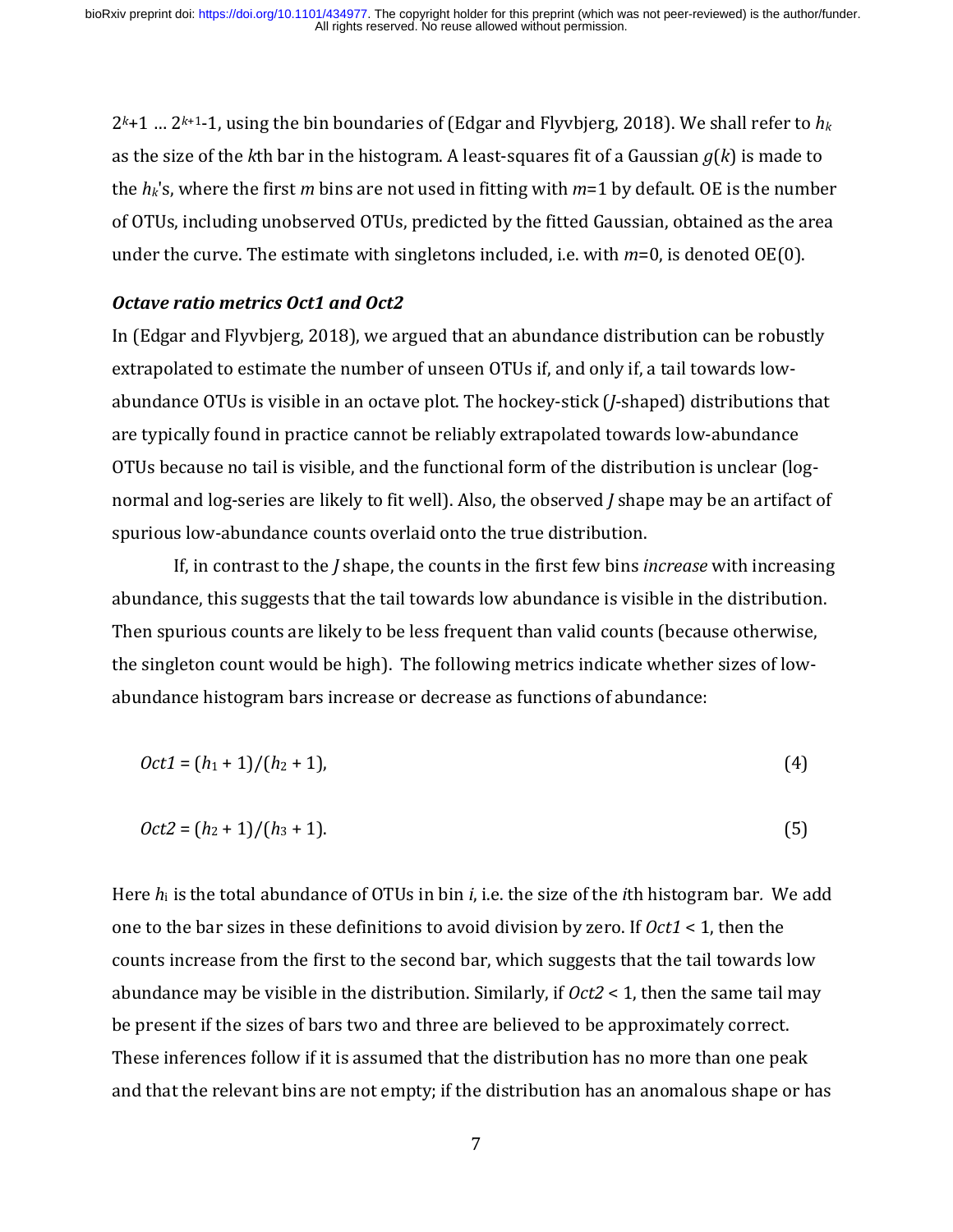been fully enumerated such that the first bins are empty then the values may be misleading. As with other inferences from summary metrics, we recommend reviewing an octave plot to aid interpretation.

#### *Validation on mock samples*

While mock samples are essential for validating methods which generate OTUs and OTU tables, they are not suitable for validating alpha diversity metrics *per se*. If the number of observed OTUs (measured richness) differs from the known number of species, this is due to errors introduced by PCR, sequencing and OTU clustering . Mock abundances are unrealistic because diversity is very low, most or all valid biological OTUs are present in the reads, and the distributions are rarely, if ever, designed to resemble interacting ecosystems. Mock samples are therefore not suitable for testing extrapolation to unseen OTUs, and we do not consider this approach further here.

#### *Validation on in-vivo samples*

Samples obtained *in vivo* are realistic by definition, but their diversity is not known independently of NGS. This rules out validation of extrapolation methods by comparison with a superior standard of truth. As an alternative, predictions from different estimators can be compared to each other. When estimators with distinctly different designs estimate in approximate agreement, this indicates that their estimates may be accurate. By the same reasoning, if an estimator disagrees with a consensus of other estimators, it may be less accurate.

 We chose to implement this strategy using data of (Flores *et al.*, 2014), who sequenced samples obtained weekly from four human body sites (forehead, palm, tongue and gut) of 85 adults over a period of three months. This study was chosen because there are multiple body sites, enabling pair-wise comparisons between sites that were sequenced using the same protocol, and because there are many samples (3,593) which were deeply sequenced (median 42,166 reads per sample after quality filtering and discarding singletons per dataset). We generated an OTU table using the current recommended UPARSE (Edgar, 2013) protocol

[\(https://drive5.com/usearch/manual/uparse\\_pipeline.html,](https://drive5.com/usearch/manual/uparse_pipeline.html) accessed 1st August 2018). A minimum abundance of eight per dataset was imposed on the read sequences, and the OTU

8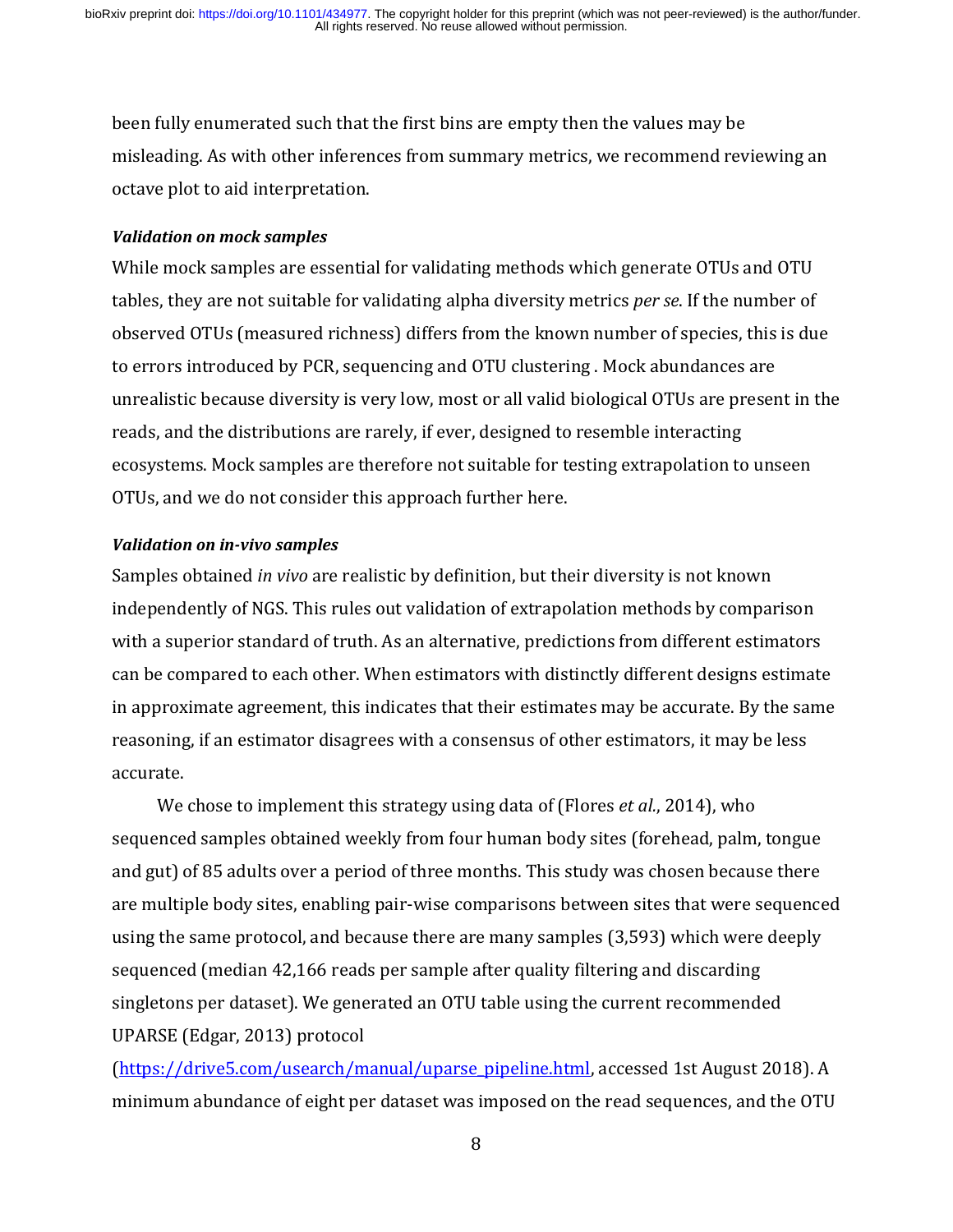table was rarefied to 5,000 reads per sample to obtain a more typical read depth and reduce the number of spurious low-abundance counts due to sequence errors and crosstalk. For each metric and each pair of body sites, diversity was compared using a two-tailed Wilcoxon signed-rank test.

## *Validation on simulated data*

We simulated a log-normal abundance distribution by random sampling from a Gaussian probability density function with parameter values mean *μ* = 4.6 and standard deviation *σ =* 1.5, as described in (Edgar and Flyvbjerg, 2018). The size of the population was fixed at 215=32,768 individuals, which generated 758 OTUs. Observed distributions were obtained by simulating 2*<sup>k</sup>* reads with *k*=15, 14 … 9.

## **Results**

## *Validation on in-vivo samples*

Results in the *in vivo* samples are shown in Table 1. All metrics except Shannon entropy agree that forehead > gut > tongue, where *x* > *y* means that site *x* has greater diversity than site *y* with *P*<0.05. By entropy, forehead < gut, gut > tongue and forehead > tongue. Forehead and palm are not distinguished except by OE, which gives weak significance (*P=*0.04) to forehead > palm. On all other site pairs, all metrics agree that there is a statistically significant difference.

## *Validation on simulated log-normal*

Octave plots for the simulated log-normal distribution are shown in Fig. 1. We have previously proposed (Edgar and Flyvbjerg, 2018) that octave plots can be classified as complete (*C*), truncated (*T*), *J*-shaped (*J*) and anomalous, i.e. not consistent with a lognormal distribution, (*A*). With 32k and 16k reads, an approximately complete bell-curve is seen, and we would therefore classify the plots as shape *C*. With 8k to 2k reads, the curves are visibly incomplete and have shape *T*, with *J* shapes for 1k and 512 reads. If the singleton bin is disregarded, then no peak is visible with 2k or 4k reads, and these would then be classified as *J*. Metrics are reported in Table 2. These confirm the results we would intuitively expect: when a peak is visible, more than half of the diversity has been

<sup>9</sup>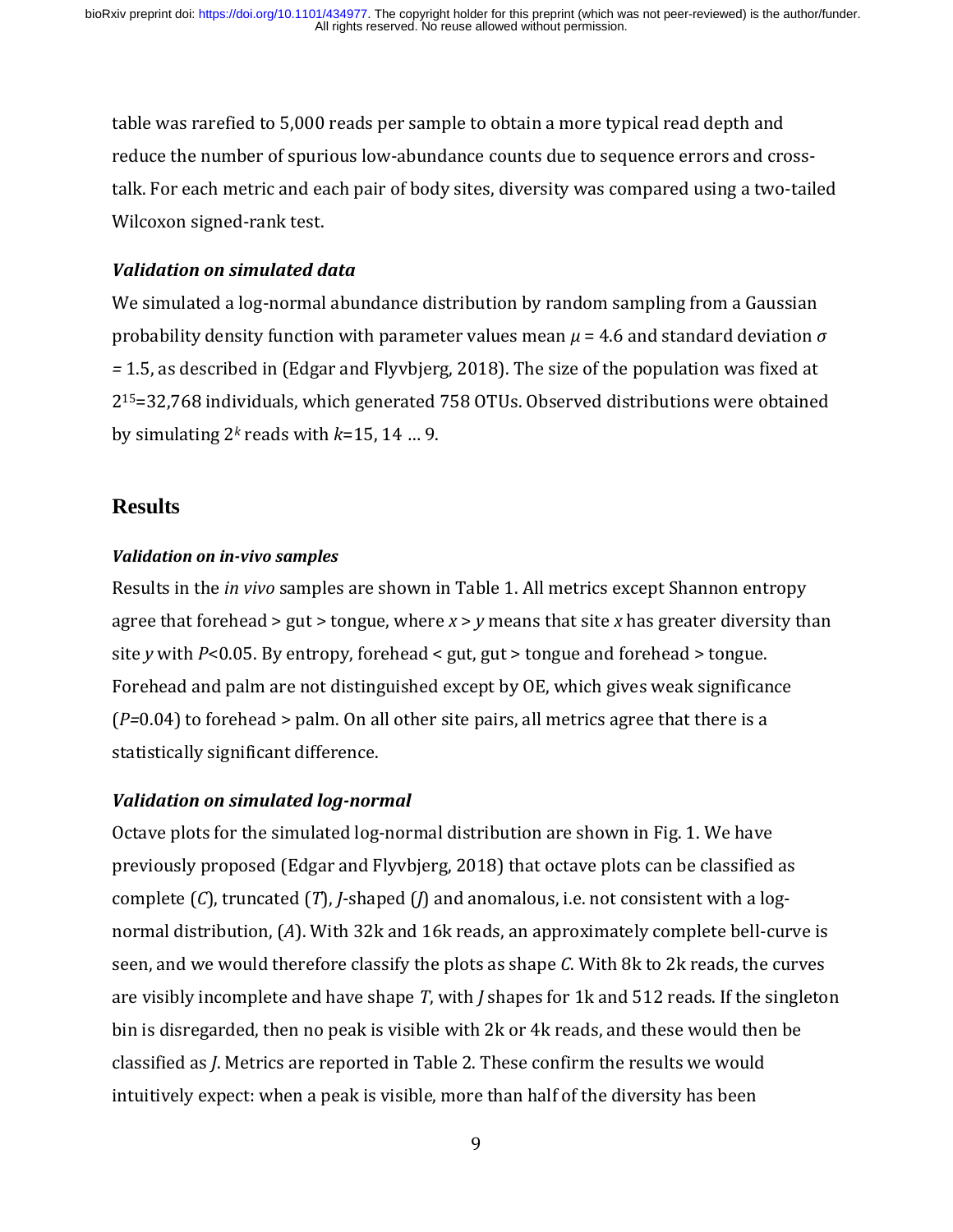enumerated and extrapolation is reasonable. When no peak is visible in the considered bins, then extrapolation is not well-supported by the data and the predictions are less accurate. For these shapes, the *Oct1* and *Oct2* metrics indicate whether the tail is visible when singletons are included or excluded, respectively.

## **Discussion**

Here, we have proposed and implemented two approaches for validating alpha diversity estimators: comparing metrics on *in vivo* data, and *in-silico* simulation. Neither of these approaches is adequate to show that accurate results will be achieved in practice. On *in vivo* data, different metrics could agree due to systematic errors in the data. Simulation requires realistic models of the true diversity of the community and of errors in the data, but neither the true diversity of representative microbial communities nor amplicon sequencing errors are currently understood well enough to support the design of a convincing simulation. Instead, we chose to implement an explicitly idealized simulation where the true distribution is log-normal and there are no simulated errors. Our results show that even in this idealized scenario, it is not possible to reliably extrapolate to the full diversity of a sample when the observed distribution is *J*-shaped, as commonly found in practice. This issue therefore applies when observational error can reasonably be neglected, as often applies in traditional biodiversity studies of macro-organisms. With microbial metagenomics by next-generation amplicon sequencing, the problem of extrapolating from a severely truncated observed distribution is exacerbated by experimental errors which are increasingly prevalent at low abundances. As a result, depending on which error suppression strategies are employed by the data analysis, an OTU table may strongly overor under-represent low-abundance counts, and these biases cannot be satisfactorily corrected. Since accurate low-abundance counts, especially singletons, are essential for accurate extrapolation of a substantially truncated distribution, we believe that alpha diversity estimators which attempt to extrapolate are inappropriate for NGS microbial OTUs, especially Chao1. Truncated estimators such as *breakaway\_nof1*, *SFE* and *OE* could be appropriate under suitable conditions, i.e. (a) abundances > 1 are known to be accurate, and also (b) the tail of the distribution is visible. However, these conditions rarely apply in

10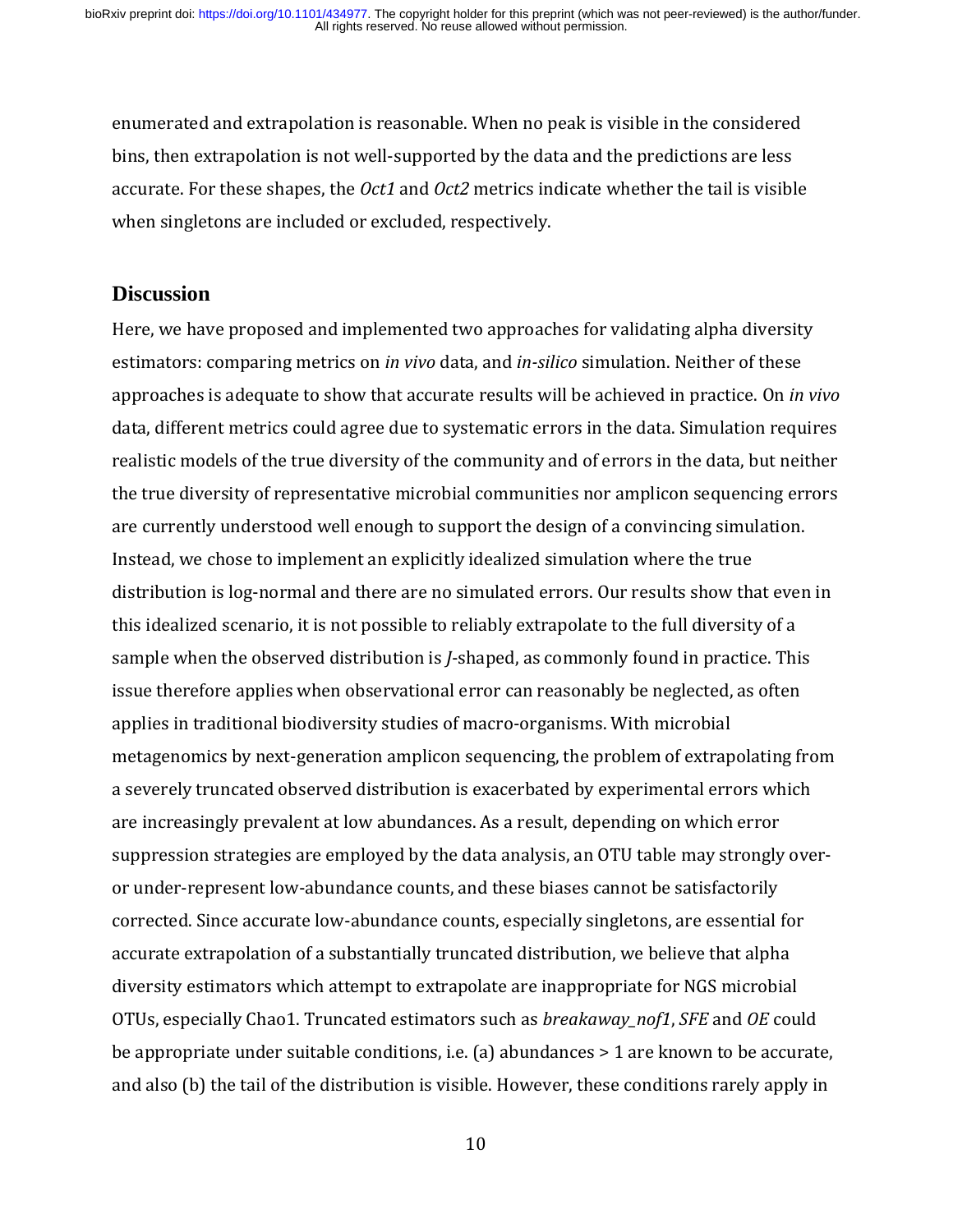practice, and we therefore believe that it is generally not possible to make reliable estimates of the full diversity of a sample from observed microbial OTUs.

## **References**

- Callahan BJ, Mcmurdie PJ, Rosen MJ, Han AW, Johnson AJ, Holmes SP. (2016). DADA2: Highresolution sample inference from Illumina amplicon data. *Nat Methods* **13**: 581.
- Carlsen T, Aas AB, Lindner D, Vrålstad T, Schumacher T, Kauserud H. (2012). Don't make a mista(g)ke: Is tag switching an overlooked source of error in amplicon pyrosequencing studies? *Fungal Ecol* **5**: 747–749.
- Chao A. (1984). Nonparametric estimation of the numbers of classes in a population. *Scand J Stat* **11**: 265–270.
- Chiu CH, Wang YT, Walther BA, Chao A. (2014). An improved nonparametric lower bound of species richness via a modified good-turing frequency formula. *Biometrics*. doi: 10.1111/biom.12200.
- Cho I, Blaser MJ. (2012). The human microbiome: at the interface of health and disease. *Nat Rev Genet* **13**: 260–270.
- Edgar RC. (2017a). Accuracy of microbial community diversity estimated by closed- and openreference OTUs. *PeerJ*. doi: 10.7717/peerj.3889.
- Edgar RC. (2016). UCHIME2: improved chimera prediction for amplicon sequencing. *doi http//dx.doi.org/101101/074252*. doi: http://dx.doi.org/10.1101/074252.
- Edgar RC. (2017b). UNBIAS: An attempt to correct abundance bias in 16S sequencing, with limited success. https//doi.org/101101/124149.
- Edgar RC. (2018). UNCROSS2: identification of cross-talk in 16S rRNA OTU tables. *bioRxiv*.
- Edgar RC. (2017c). UNOISE2: improved error-correction for Illumina 16S and ITS amplicon sequencing. https://doi.org/10.1101/081257.
- Edgar RC. (2013). UPARSE: highly accurate OTU sequences from microbial amplicon reads. *Nat Methods* **10**: 996–998.
- Edgar RC, Flyvbjerg H. (2015). Error filtering, pair assembly and error correction for nextgeneration sequencing reads. *Bioinformatics* **31**.
- Edgar RC, Flyvbjerg H. (2018). Octave plots for visualizing diversity of microbial OTUs. *bioRxiv*.
- Flores GE, Caporaso JG, Henley JB, Rideout JR a., Domogala D, Chase J, *et al.* (2014). Temporal variability is a personalized feature of the human microbiome. *Genome Biol* **15**: 531.
- Hartmann M, Niklaus PA, Zimmermann S, Schmutz S, Kremer J, Abarenkov K, *et al.* (2014). Resistance and resilience of the forest soil microbiome to logging-associated compaction. *ISME J* **8**: 226–44.
- Huse SM, Welch DM, Morrison HG, Sogin ML. (2010). Ironing out the wrinkles in the rare biosphere through improved OTU clustering. *Environ Microbiol* **12**: 1889–98.
- Kircher M, Sawyer S, Meyer M. (2012). Double indexing overcomes inaccuracies in multiplex sequencing on the Illumina platform. *Nucleic Acids Res* **40**. doi: 10.1093/nar/gkr771.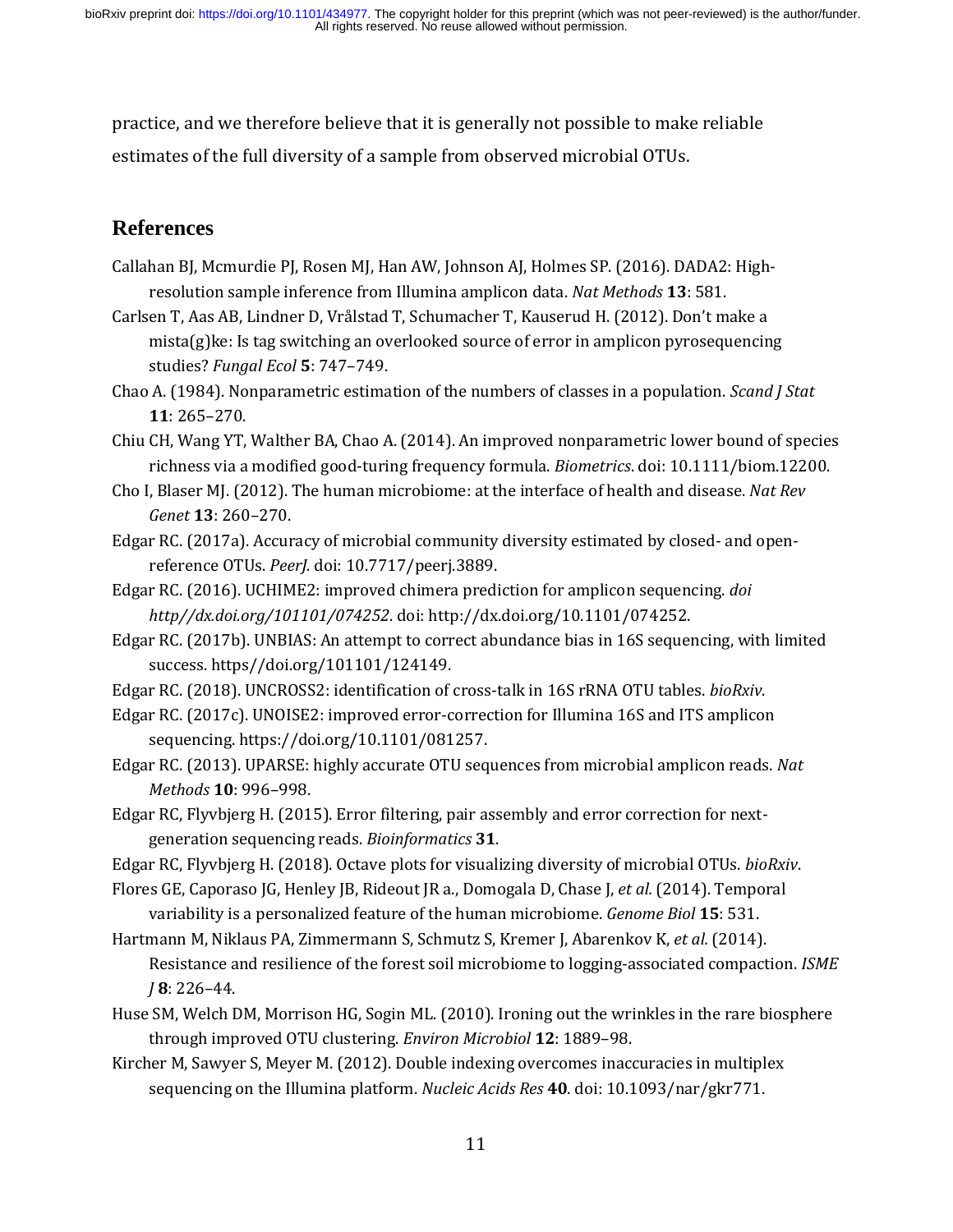- Kozich JJ, Westcott SL, Baxter NT, Highlander SK, Schloss PD. (2013). Development of a dual-index sequencing strategy and curation pipeline for analyzing amplicon sequence data on the miseq illumina sequencing platform. *Appl Environ Microbiol* **79**: 5112–5120.
- May RM. (1975). Patterns of species abundance and diversity. In: Cody ML, Diamond JM (eds). *Ecology and Evolution of Communities*. pp 81–120.
- Moran MA. (2015). The global ocean microbiome. *Science (80- )* **347**: aac8455.
- Nelson MC, Morrison HG, Benjamino J, Grim SL, Graf J. (2014). Analysis, optimization and verification of illumina-generated 16s rRNA gene amplicon surveys. *PLoS One* **9**. doi: 10.1371/journal.pone.0094249.
- Pflughoeft KJ, Versalovic J. (2012). Human microbiome in health and disease. *Annu Rev Pathol* **7**: 99–122.
- Walters W a, Caporaso JG, Lauber CL, Berg-Lyons D, Fierer N, Knight R. (2011). PrimerProspector: de novo design and taxonomic analysis of barcoded polymerase chain reaction primers. *Bioinformatics* **27**: 1159–61.
- Willis A. (2016). Species richness estimation with high diversity but spurious singletons. *arXiv*.
- Yow MA, Tabrizi SN, Severi G, Bolton DM, Pedersen J, Giles GG, *et al.* (2017). Characterisation of microbial communities within aggressive prostate cancer tissues. *Infect Agent Cancer* **12**: 1– 10.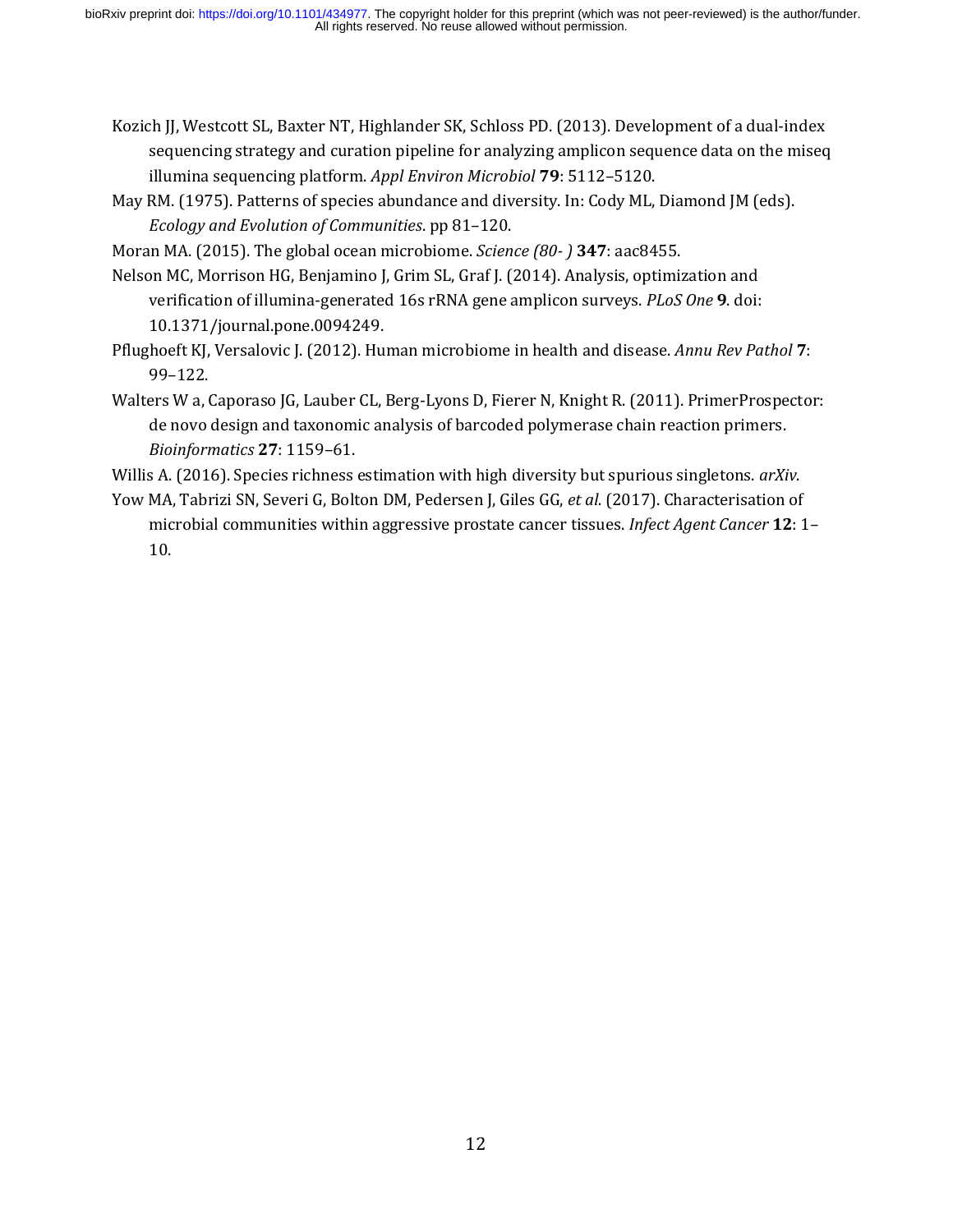## **Figures**



#### **Figure 1. Octave plots of the simulated log-normal distribution.**

Panel (a) shows the complete distribution with 32k reads. The remaining panels show simulated observed distributions with from 16k reads (b) to 512 reads (g).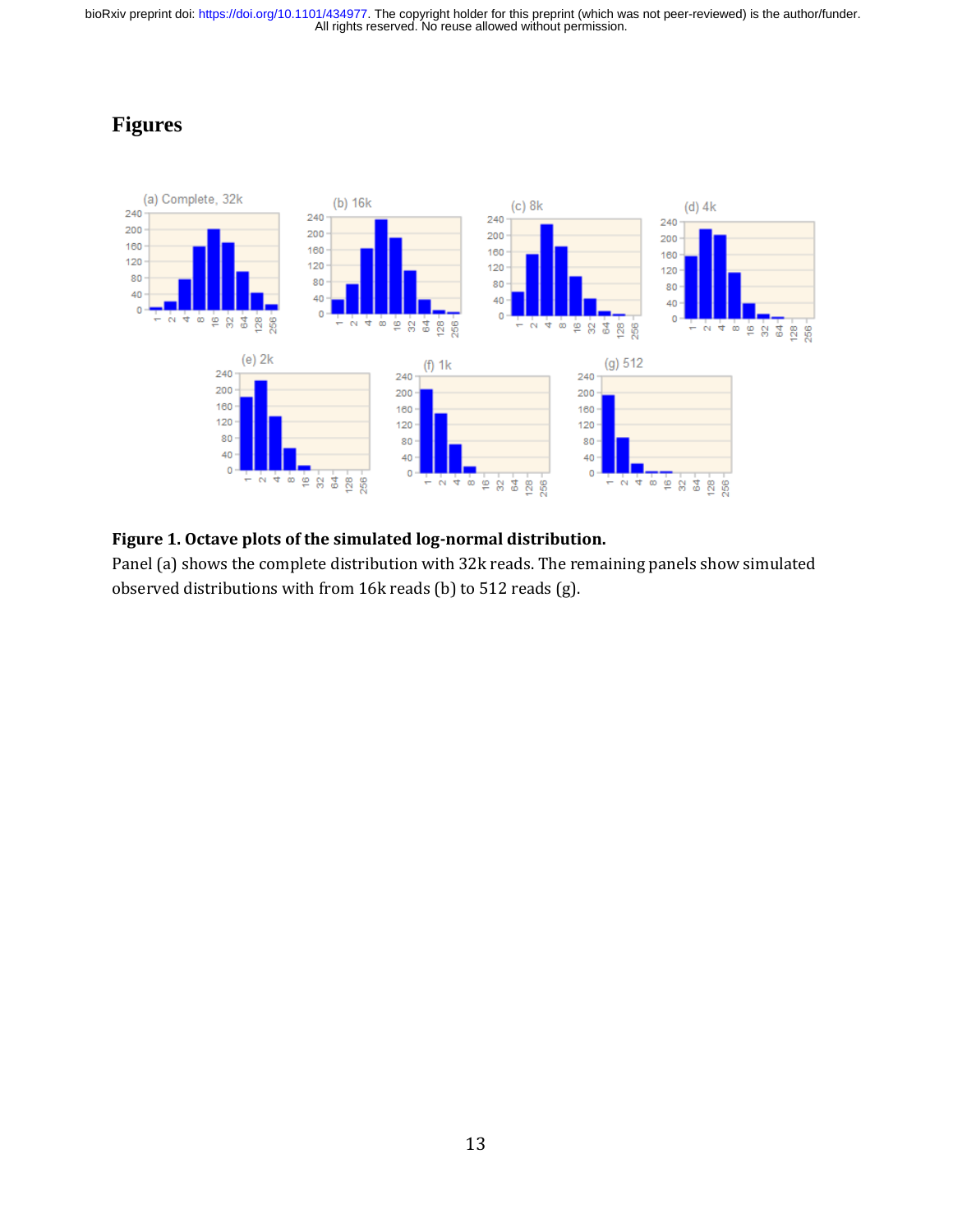## **Tables**

| <b>Richness</b>    | Tng                | Gut          | Plm   |  | Chao1 | Tng         | Gut      | Plm  |
|--------------------|--------------------|--------------|-------|--|-------|-------------|----------|------|
| Fh                 | 0                  | 0            | 0.057 |  | Fh    | 0           | 0        | 0.52 |
| Plm                | $\mathbf 0$        | $\Omega$     |       |  | Plm   | $\mathbf 0$ | 0        |      |
| Gut                | 0                  |              |       |  | Gut   | 0           |          |      |
|                    |                    |              |       |  |       |             |          |      |
| Shannon            | Tng                | Gut          | Plm   |  | FE    | Tng         | Gut      | Plm  |
| Fh                 | 1.3e-4             | $\mathbf{0}$ | 0.70  |  | Fh    | 0           | $\Omega$ | 0.06 |
| Plm                | $8.0e-5$           | $\circ$      |       |  | Plm   | $\circ$     | 0        |      |
| Gut                | 0                  |              |       |  | Gut   | 0           |          |      |
|                    |                    |              |       |  |       |             |          |      |
| ОE                 | Tng                | Gut          | Plm   |  | OE(0) | Tng         | Gut      | Plm  |
| Fh                 | $\circ$            | $1.8e-4$     | 0.04  |  | Fh    | 0           | 3.2e03   | 0.12 |
| Plm                | $\circ$            | o            |       |  | Plm   | $\circ$     | $2.0e-5$ |      |
| Gut                | 0                  |              |       |  | Gut   | 0           |          |      |
|                    |                    |              |       |  |       |             |          |      |
| $y > x$ , P < 0.05 |                    |              |       |  |       |             |          |      |
|                    | $y < x$ , P < 0.05 |              |       |  |       |             |          |      |

| Table 1. <i>P</i> -values resulting from pair-wise site comparison. |  |
|---------------------------------------------------------------------|--|

Sites are: *Fh* forehead, *Plm* palm, *Gut* gut, *Tng* tongue. Metrics are *Richness, Chao1*, *Shannon*, *SFE*, *OE* and *OE*(*0*) as described in the main text. Table entries are P-values, with background colors indicating the sign of the difference and its statistical significance. Color codes: *y* is the name of the row, *x* is the name of the column.

 $y < x, P \ge 0.05$ 

other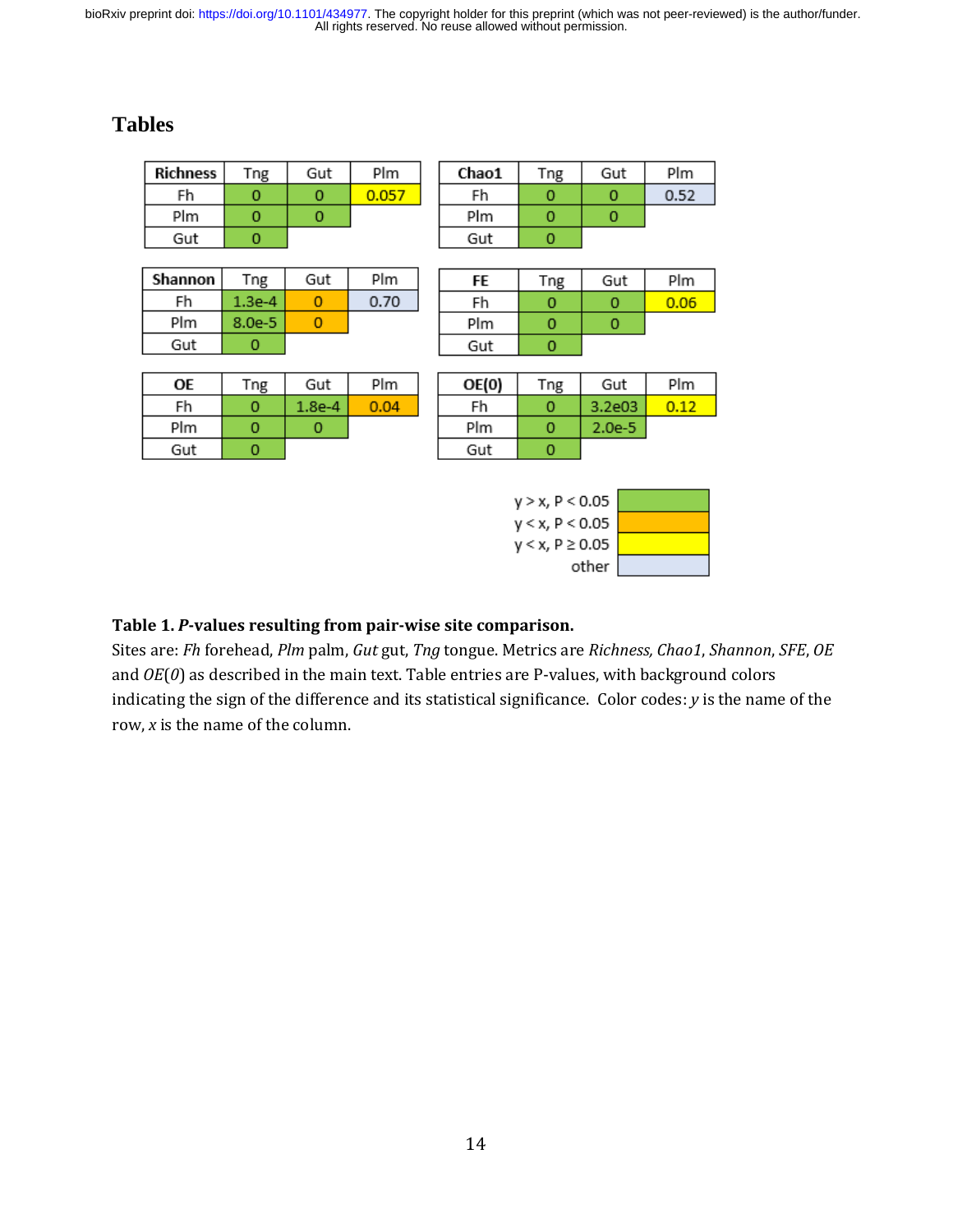| <b>Reads</b> | <b>Richness</b> | Chao1 | <b>SFE</b> | <b>OE</b> | OE(0) | Oct1  | Oct2  |
|--------------|-----------------|-------|------------|-----------|-------|-------|-------|
| 32,768       | 758             | 759.0 | 758.8      | 893.0     | 892.0 | 0.250 | 0.267 |
| 16,384       | 747             | 755.2 | 740.9      | 626.0     | 933.0 | 0.324 | 0.496 |
| 8,192        | 719             | 738.4 | 723.4      | 888.0     | 897.0 | 0.374 | 0.671 |
| 4,096        | 657             | 716.0 | 721.3      | 586.0     | 586.0 | 0.615 | 0.965 |
| 2,048        | 559             | 678.4 | 592.8      | 660.0     | 545.0 | 0.872 | 1.47  |
| 1,024        | 428             | 646.6 | 474.5      | 467.0     | 467.0 | 1.45  | 2.38  |
| 512          | 297             | 558.3 | 254.8      | 315.0     | 262.0 | 1.93  | 3.76  |

#### **Table 2. Metric values for the simulated log-normal distribution.**

The correct total number of OTUs, including any unobserved, is 758. Richness is the number of OTUs which appear in the simulated reads. Metric values within 10% of the true population richness (758) are indicated by dark blue shading, within 25% by light blue shading, otherwise by light gray shading. Values of *Oct1* and *Oct2* are shaded light green if < 1, light orange if > 1. Notice that *SFE* has accuracy comparable to *Chao1* when *Oct2* < 1, and that both *SFE* and *Chao1* are unreliable (further than 25% from the correct value) when *Oct2* > 1.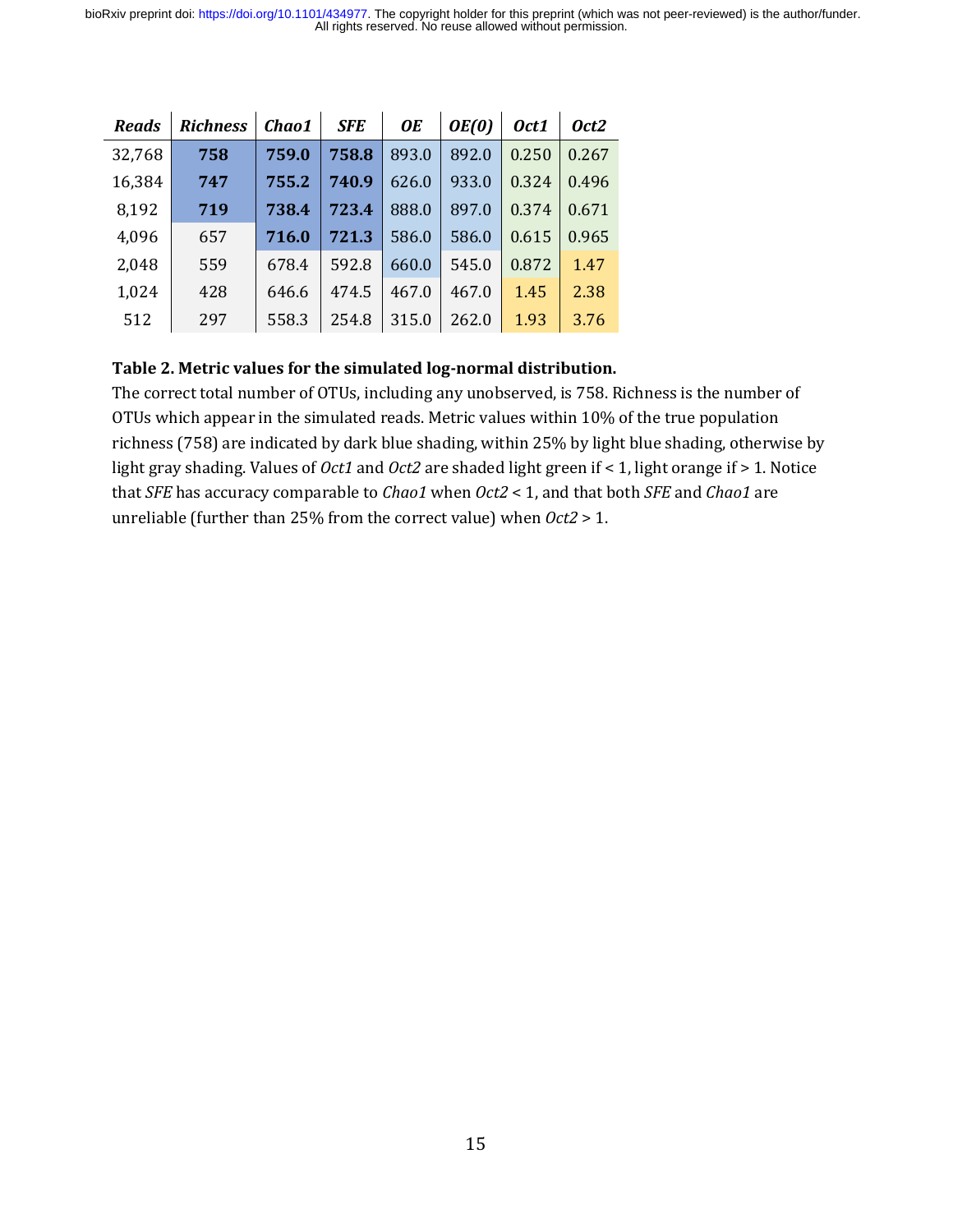# APPENDIX

# A Derivation of the singleton-free estimator

Thirty years after Chao derived the estimator of species richness that became known as Chao1 (Chao, 1984), she and coauthors derived the same estimator again in a new, easier, and much more elegant manner (Chui et al., 2014). Here we generalize the latter derivation to derive an estimator of species richness that does not use the observed number of singletons, which are species (or OTUs) that are observed only once in the sample that estimation is based upon.

#### A.1 Notation, definitions, and their simple relations

Table 1 summarizes the following notation: We consider a population consisting of an unknown number,  $\mathcal N$ , of individuals. This population is composed of an unknown number,  $S$ , of distinct species. We refer to these distinct species by distinct labels, which we choose to be the integers from 1 to  $\mathcal{S}$ . Thus, when we refer to the  $s$ 'th species, we mean species number  $s$ , and no rank is associated with s. It is just a label.

Now consider an attempt to characterize and enumerate the number of individuals and species in a sample from the population. Let  $k<sub>s</sub>$  denote the number of individuals from the s'th species or OTU found in the sample. Let N denote the total number of individuals found in this enumeration. Obviously,

$$
\sum_{s=1}^{S} k_s = N \tag{A1}
$$

where, for some species s, possibly  $k_s = 0$ .

For notational convenience, we use Kronecker's delta-function on the integers and the so-called  $\ell_1$ -norm for vectors,

$$
\delta_{i,j} = \begin{cases} 1 & \text{for } i = j \\ 0 & \text{for } i \neq j \end{cases} , \tag{A2}
$$

$$
||\vec{k}||_1 = \sum_{s=1}^{S} k_s . \tag{A3}
$$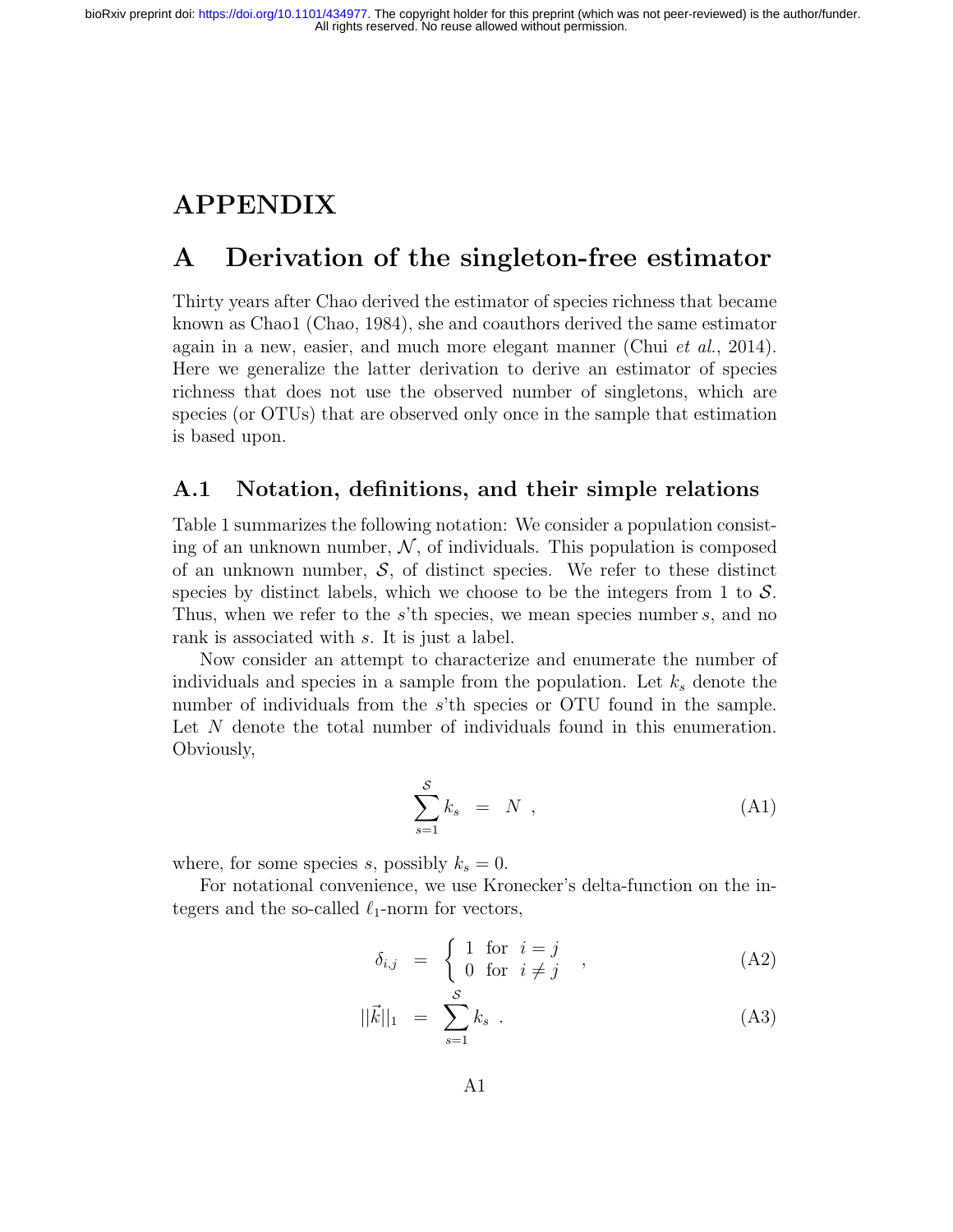Table A1: Notation used. First column: used in (Chao, 1984). Second column: used in (Chui et al., 2014). Third columns: used here.

| 1984           | 2014      | Here           | Definition of notation                                 |
|----------------|-----------|----------------|--------------------------------------------------------|
|                |           | N              | unknown true number of individuals in population       |
| $\theta$       | S         | S              | unknown true number of species in population           |
| $p_j$          | $p_i$     | $p_s$          | unknown true fraction of population in $s't$ h species |
| $\,N$          | n         | N              | number of individuals enumerated in sample             |
| $\overline{d}$ |           | S              | number of different species/OTUs in sample             |
| $k_i$          | $X_i = k$ | $k_{s}$        | no. of individuals in sample from $s$ 'th species/OTU  |
| $n_r$          | $f_k$     | $n_r$          | number of species/OTUs with abundance $r$ in sample    |
| $A = n_0$      |           | $n_0$          | number of absentees, species not present in sample     |
| $S=n_1$        |           | n <sub>1</sub> | no. of singletons, species/OTUs present once in sample |

With that, we can write any sum over all values of  $\vec{k}$  that satisfy  $||k||_1 = N$ simply as the sum over all values of  $\vec{k}$  by including a factor, Kroneker's delta, that is zero except where  $||k||_1 = N$ , where that factor equals one,

$$
\sum_{k_1=1}^{N} \cdots \sum_{k_{\mathcal{S}}=1}^{N} \delta_{N, ||\vec{k}||_1} \cdots \qquad (A4)
$$

Another notational convenience is a shorthand notation for the multinomial coefficient,

$$
\binom{N}{\vec{k}} = \binom{N}{k_1, k_2, \dots, k_S} = \frac{N!}{k_1! \, k_2! \, \dots \, k_S!} \quad \text{with} \quad ||\vec{k}||_1 = N \quad \text{(A5)}
$$

Let  $n_r$  denote the number of elements in  $\vec{k} = (k_1, \ldots, k_{\mathcal{S}})$  that have the value r. Phrased differently:  $n_r$  denotes the number of different species that occur with abundance r in the sample. Obviously, r is an integer with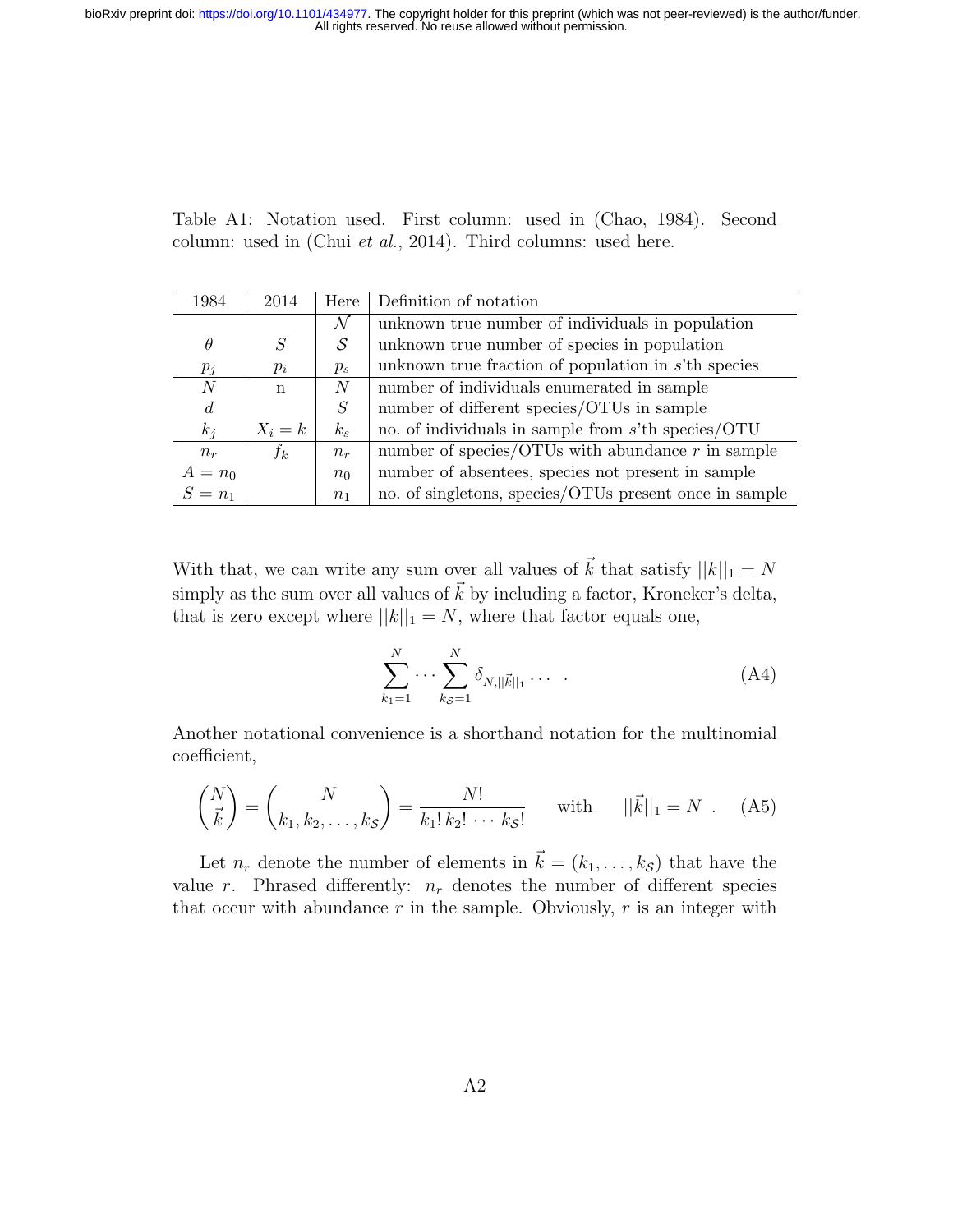possible values in  $\{0, 1, \ldots, N\}$ , and

$$
n_r = \sum_{s=1}^{S} \delta_{r,k_s} \t{A6}
$$

$$
\sum_{r=1}^{N} n_r = S , \qquad (A7)
$$

$$
\sum_{r=0}^{N} n_r = n_0 + S = S \tag{A8}
$$

$$
\sum_{r=1}^{N} r n_r = N \tag{A9}
$$

Let  $p_s$  denote the fraction of individuals in the population that belong to the s'th species. Then  $p_s$  is also the probability that an individual selected at random from the population belongs to the s'th species when any individual is equally likely to be selected. The vector  $\vec{p} = (p_1, \ldots, p_{\mathcal{S}})$  is unknown, but obviously

$$
\sum_{s=1}^{S} p_s = 1 \tag{A10}
$$

## A.2 Probabilities and expected values

N

## A.2.1 The numbers  $\vec{k}$  of individuals representing each species in a sample were drawn from a multinomial distribution

From Eq. (A10) follows that the number one can be written as a homogenous polynomial of degree N in the elements of  $\vec{p}$ ,

$$
1 = \left(\sum_{s=1}^{S} p_s\right)^N = (p_1 + p_2 + \dots + p_S)^N . \tag{A11}
$$

Written out without using the commutative law, each of the  $S \times N$  terms that result represents the result of a sampling one individual from the population and the probability of the sample that resulted. The last statement is correct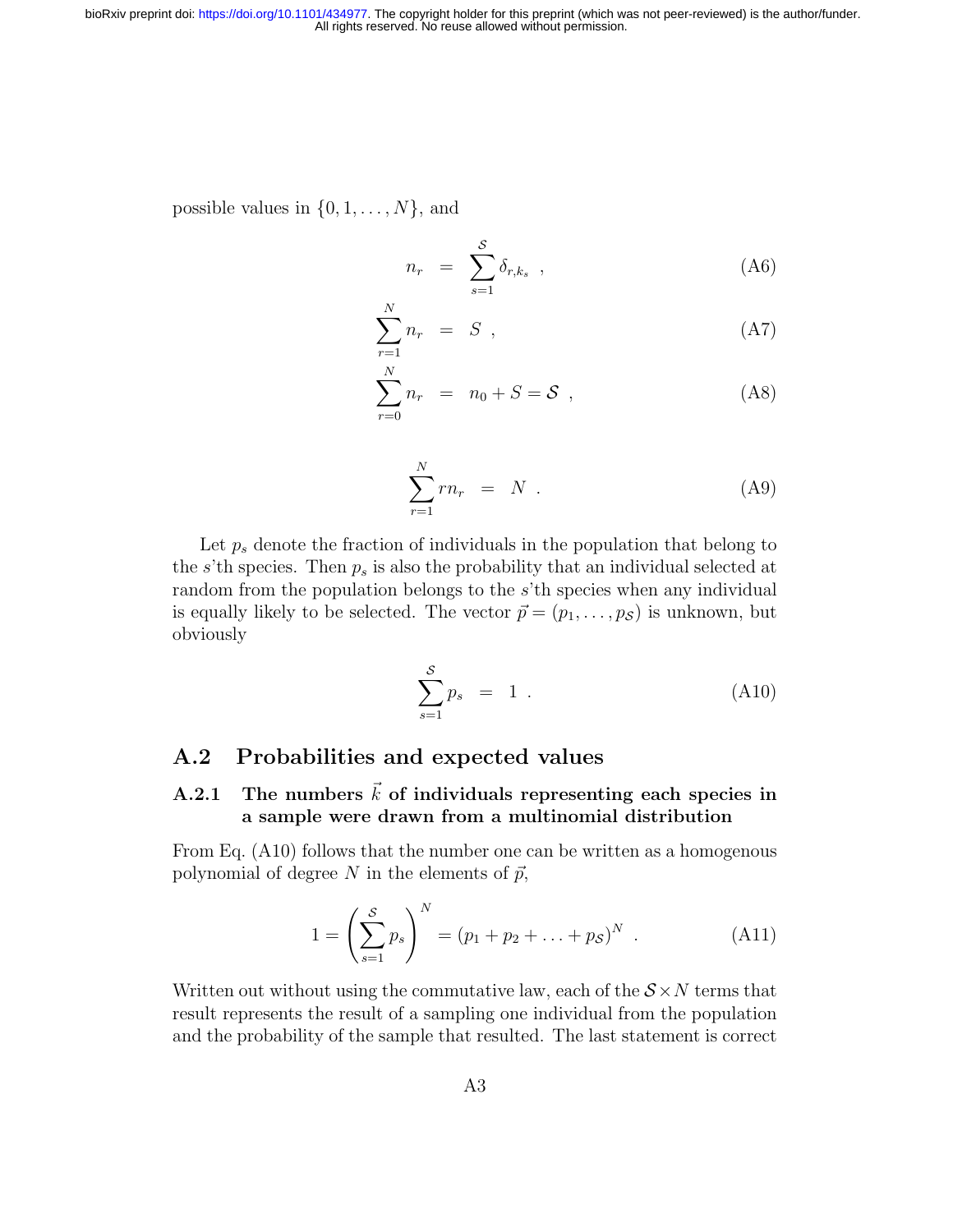only for sampling with replacement, but is also an excellent approximation for the typical case of  $N \ll N$ , since in that case k resulting from samling without replacement differs negligibly from  $\vec{k}$  resulting from sampling with replacement.

We wish to estimate the value of  $S$ , and to that end we are not interested in the order in which the individual member of the sample entered the sample in the sampling process. As a step towards estimating  $S$ , we are only interested in the number  $k<sub>s</sub>$  of individuals in the sample belonging to species s, for all S species. The vector  $k = (k_1, \ldots, k_{\mathcal{S}})$  satisfying Eq. (A1) describes this composition of the sample, and the probability for its occurrence is the corresponding term in the result of applying the commutative law to the polynomial above,

$$
1 = \sum_{k_1=1}^{N} \cdots \sum_{k_{\mathcal{S}}=1}^{N} \delta_{N, ||\vec{k}||_1} {N \choose \vec{k}} \prod_{s=1}^{S} p_s^{k_s} , \qquad (A12)
$$

which term is the multinomial probability

$$
\mathcal{M}^{(N)}(\vec{k};\vec{p}) = \binom{N}{\vec{k}} \prod_{s=1}^{S} p_s^{k_s} . \tag{A13}
$$

This probability distribution is obviously normalized to one.

#### A.2.2 Expected value  $E[n_r]$  of number of species,  $n_r$ , of abundance  $r$  in sample

From Eq. (A6) follows that

$$
E[n_r] = \sum_{k_1=1}^{N} \cdots \sum_{k_S=1}^{N} \mathcal{M}^{(N)}(\vec{k}; \vec{p}) \sum_{s=1}^{S} \delta_{k_s, r} = \sum_{s=1}^{S} B_r^{(N)}(p_s) \approx \sum_{s=1}^{S} P_r(Np_s) ,
$$
\n(A14)

where

$$
B_r^{(N)}(p) = \binom{N}{r} p^r (1-p)^{N-r}
$$
 (A15)

is the binomial distribution, and

$$
P_r(\mu) = e^{-\mu} \frac{\mu^r}{r!} \tag{A16}
$$

is the Poisson distribution. When  $p_s \ll 1$ , the Poisson distribution is an excellent approximation to the binomial distribution.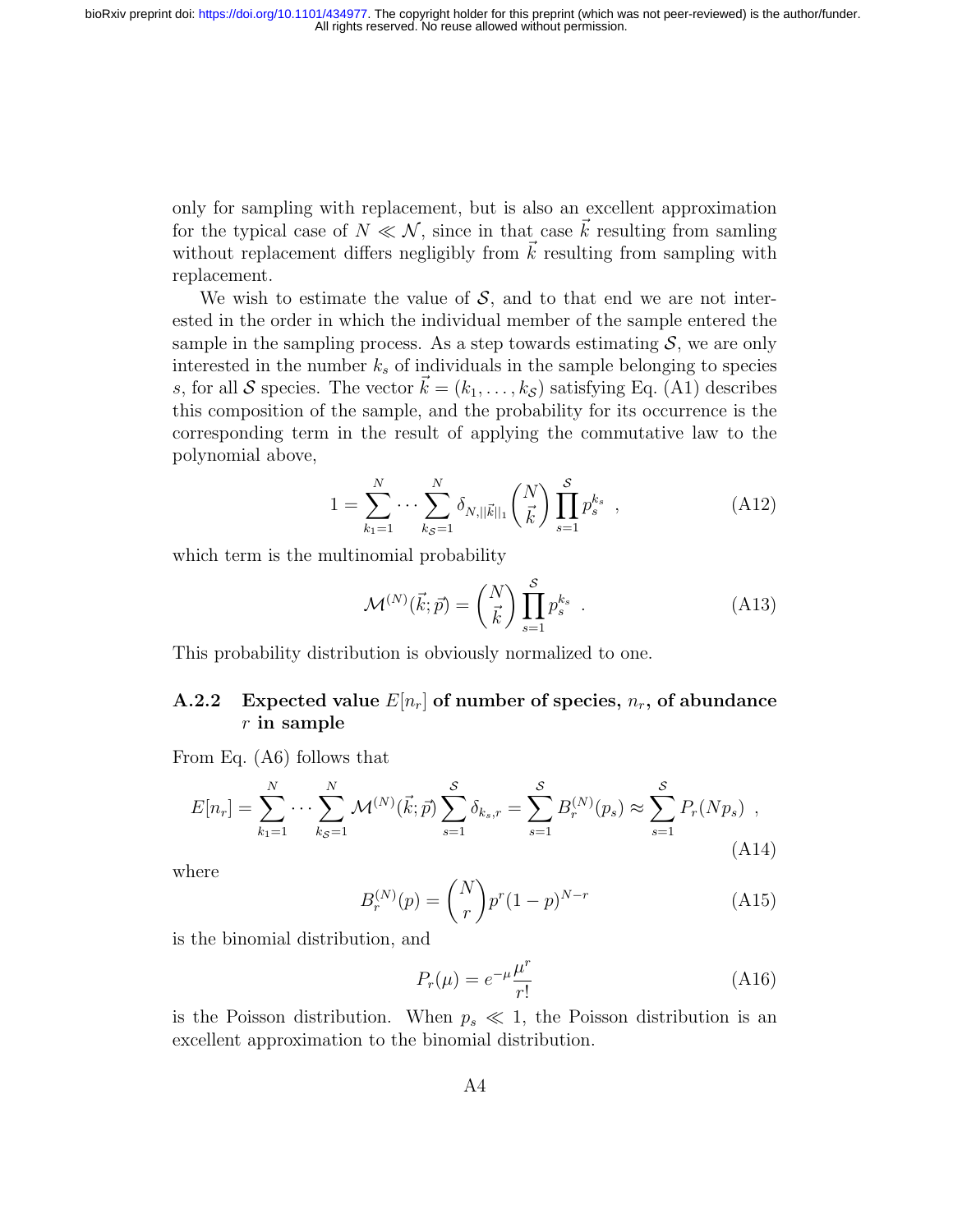## A.3 Derivation of singelton-free estimator

Define the S-dimensional vector  $\vec{v}^{(a)}$  as follows,

$$
v_s^{(a)} \equiv p_s^a e^{-Np_s/2} \text{ for } s = 1, 2, ..., S .
$$
 (A17)

Then, using Eqs. (A14) and (A16),

$$
||\vec{v}^{(a)}||^2 = \sum_{s=1}^{S} p_s^{2a} e^{-Np_s} = (2a)! E[n_{2a}] , \qquad (A18)
$$

and

$$
\vec{v}^{(a)} \cdot \vec{v}^{(b)} = \sum_{s=1}^{S} p_s^{a+b} e^{-Np_s} = (a+b)! E[n_{a+b}] \quad . \tag{A19}
$$

Cauchy-Schwartz's inequality,

$$
|\vec{v}^{(a)} \cdot \vec{v}^{(b)}|^2 \le ||\vec{v}^{(a)}||^2 ||\vec{v}^{(b)}||^2
$$
 (A20)

then reads

$$
((a+b)!)^2 E[n_{a+b}]^2 \le (2a)!(2b)! E[n_{2a}]E[n_{2b}]. \tag{A21}
$$

Note that if all  $p_s$  are equal,  $p_s = S^{-1}$ , and the two sides in Cauchy-Schwartz's inequality are equal. In this case the inequality in Eq. (A21) reduces to equality, and the approximation becomes exact. For this reason, the estimates derived in (Chui *et al.*, 2014) are called "almost exact" there.

#### A.3.1 Chao1

For  $a = 0$  and  $b = 1$ ,

$$
E[n_1]^2 \le 2E[n_0]E[n_2], \qquad (A22)
$$

and hence

$$
E[n_0] \ge \frac{E[n_1]^2}{2E[n_2]},
$$
\n(A23)

which for large values of  $n_1$  and  $n_2$  is well approximated by replacing expected values with observed values,

$$
E[n_0] \ge \frac{n_1^2}{2n_2} \tag{A24}
$$